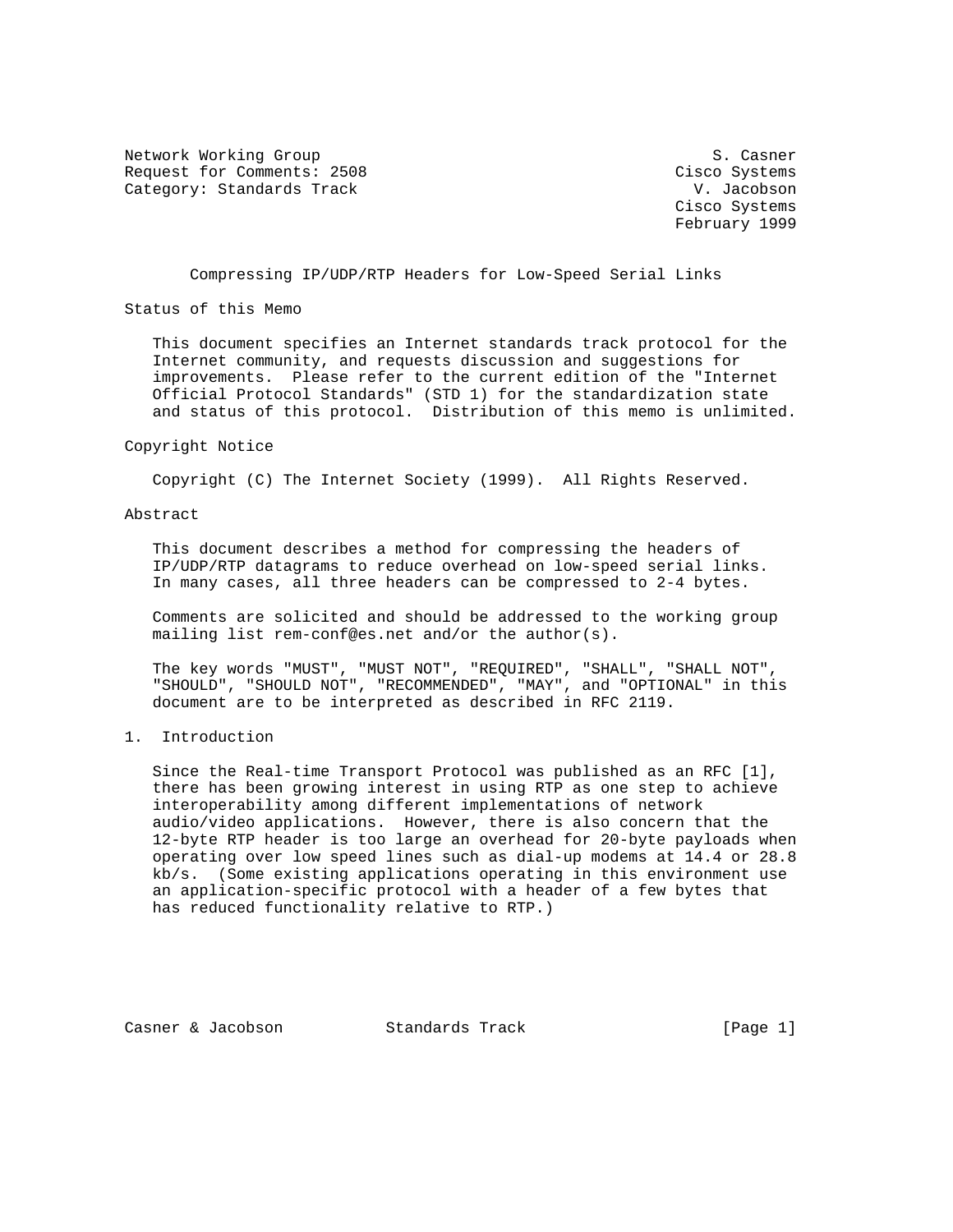Header size may be reduced through compression techniques as has been done with great success for TCP [2]. In this case, compression might be applied to the RTP header alone, on an end-to-end basis, or to the combination of IP, UDP and RTP headers on a link-by-link basis. Compressing the 40 bytes of combined headers together provides substantially more gain than compressing 12 bytes of RTP header alone because the resulting size is approximately the same (2-4 bytes) in either case. Compressing on a link-by-link basis also provides better performance because the delay and loss rate are lower. Therefore, the method defined here is for combined compression of IP, UDP and RTP headers on a link-by-link basis.

 This document defines a compression scheme that may be used with IPv4, IPv6 or packets encapsulated with more than one IP header, though the initial focus is on IPv4. The IP/UDP/RTP compression defined here is intended to fit within the more general compression framework specified in [3] for use with both IPv6 and IPv4. That framework defines TCP and non-TCP as two classes of transport above IP. This specification creates IP/UDP/RTP as a third class extracted from the non-TCP class.

#### 2. Assumptions and Tradeoffs

 The goal of this compression scheme is to reduce the IP/UDP/RTP headers to two bytes for most packets in the case where no UDP checksums are being sent, or four bytes with checksums. It is motivated primarily by the specific problem of sending audio and video over 14.4 and 28.8 dialup modems. These links tend to provide full-duplex communication, so the protocol takes advantage of that fact, though the protocol may also be used with reduced performance on simplex links. This compression scheme performs best on local links with low round-trip-time.

 This specification does not address segmentation and preemption of large packets to reduce the delay across the slow link experienced by small real-time packets, except to identify in Section 4 some interactions between segmentation and compression that may occur. Segmentation schemes may be defined separately and used in conjunction with the compression defined here.

 It should be noted that implementation simplicity is an important factor to consider in evaluating a compression scheme. Communications servers may need to support compression over perhaps as many as 100 dial-up modem lines using a single processor. Therefore, it may be appropriate to make some simplifications in the design at the expense of generality, or to produce a flexible design that is general but can be subsetted for simplicity. Higher compression gain might be achieved by communicating more complex

Casner & Jacobson Standards Track [Page 2]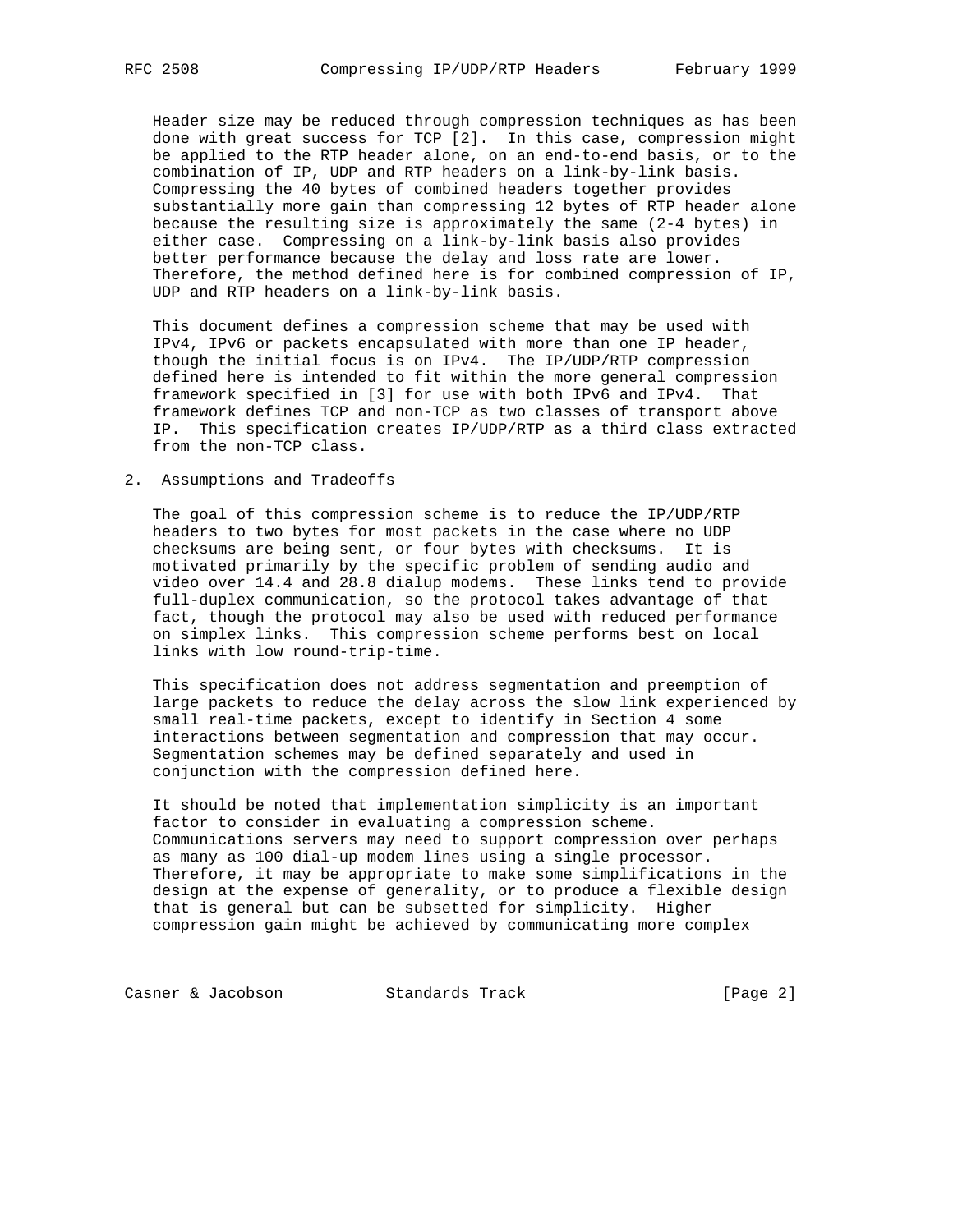models for the changing header fields from the compressor to the decompressor, but that complexity is deemed unnecessary. The next sections discuss some of the tradeoffs listed here.

2.1. Simplex vs. Full Duplex

 In the absence of other constraints, a compression scheme that worked over simplex links would be preferred over one that did not. However, operation over a simplex link requires periodic refreshes with an uncompressed packet header to restore compression state in case of error. If an explicit error signal can be returned instead, the delay to recovery may be shortened substantially. The overhead in the no-error case is also reduced. To gain these performance improvements, this specification includes an explicit error indication sent on the reverse path.

 On a simplex link, it would be possible to use a periodic refresh instead. Whenever the decompressor detected an error in a particular packet stream, it would simply discard all packets in that stream until an uncompressed header was received for that stream, and then resume decompression. The penalty would be the potentially large number of packets discarded. The periodic refresh method described in Section 3.3 of [3] applies to IP/UDP/RTP compression on simplex links or links with high delay as well as to other non-TCP packet streams.

# 2.2. Segmentation and Layering

 Delay induced by the time required to send a large packet over the slow link is not a problem for one-way audio, for example, because the receiver can adapt to the variance in delay. However, for interactive conversations, minimizing the end-to-end delay is critical. Segmentation of large, non-real-time packets to allow small real-time packets to be transmitted between segments can reduce the delay.

 This specification deals only with compression and assumes segmentation, if included, will be handled as a separate layer. It would be inappropriate to integrate segmentation and compression in such a way that the compression could not be used by itself in situations where segmentation was deemed unnecessary or impractical. Similarly, one would like to avoid any requirements for a reservation protocol. The compression scheme can be applied locally on the two ends of a link independent of any other mechanisms except for the requirements that the link layer provide some packet type codes, a packet length indication, and good error detection.

Casner & Jacobson Standards Track [Page 3]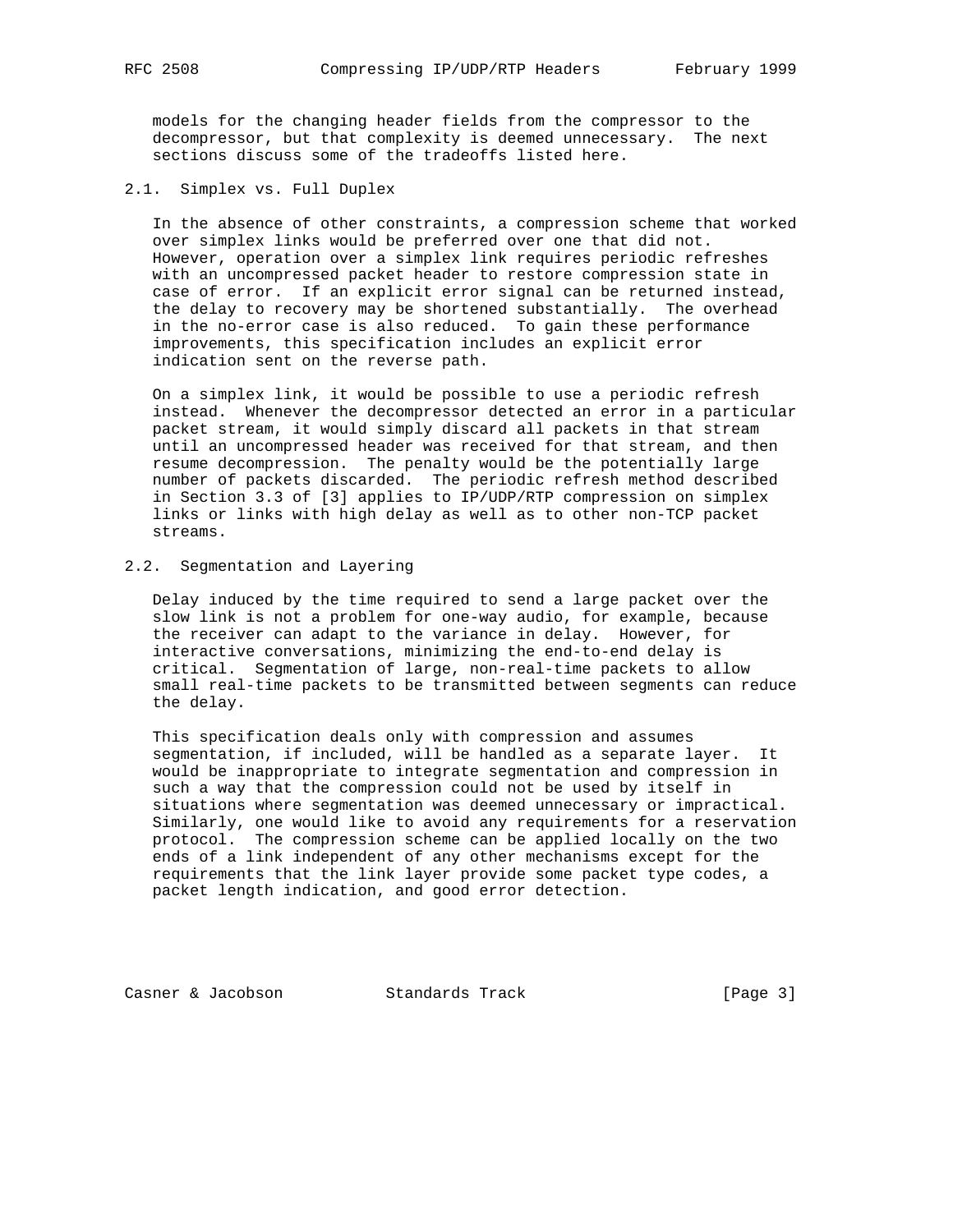Conversely, separately compressing the IP/UDP and RTP layers loses too much of the compression gain that is possible by treating them together. Crossing these protocol layer boundaries is appropriate because the same function is being applied across all layers.

3. The Compression Algorithm

 The compression algorithm defined in this document draws heavily upon the design of TCP/IP header compression as described in RFC 1144 [2]. Readers are referred to that RFC for more information on the underlying motivations and general principles of header compression.

#### 3.1. The basic idea

 In TCP header compression, the first factor-of-two reduction in data rate comes from the observation that half of the bytes in the IP and TCP headers remain constant over the life of the connection. After sending the uncompressed header once, these fields may be elided from the compressed headers that follow. The remaining compression comes from differential coding on the changing fields to reduce their size, and from eliminating the changing fields entirely for common cases by calculating the changes from the length of the packet. This length is indicated by the link-level protocol.

 For RTP header compression, some of the same techniques may be applied. However, the big gain comes from the observation that although several fields change in every packet, the difference from packet to packet is often constant and therefore the second-order difference is zero. By maintaining both the uncompressed header and the first-order differences in the session state shared between the compressor and decompressor, all that must be communicated is an indication that the second-order difference was zero. In that case, the decompressor can reconstruct the original header without any loss of information simply by adding the first-order differences to the saved uncompressed header as each compressed packet is received.

 Just as TCP/IP header compression maintains shared state for multiple simultaneous TCP connections, this IP/UDP/RTP compression SHOULD maintain state for multiple session contexts. A session context is defined by the combination of the IP source and destination addresses, the UDP source and destination ports, and the RTP SSRC field. A compressor implementation might use a hash function on these fields to index a table of stored session contexts. The compressed packet carries a small integer, called the session context identifier or CID, to indicate in which session context that packet should be interpreted. The decompressor can use the CID to index its table of stored session contexts directly.

Casner & Jacobson Standards Track [Page 4]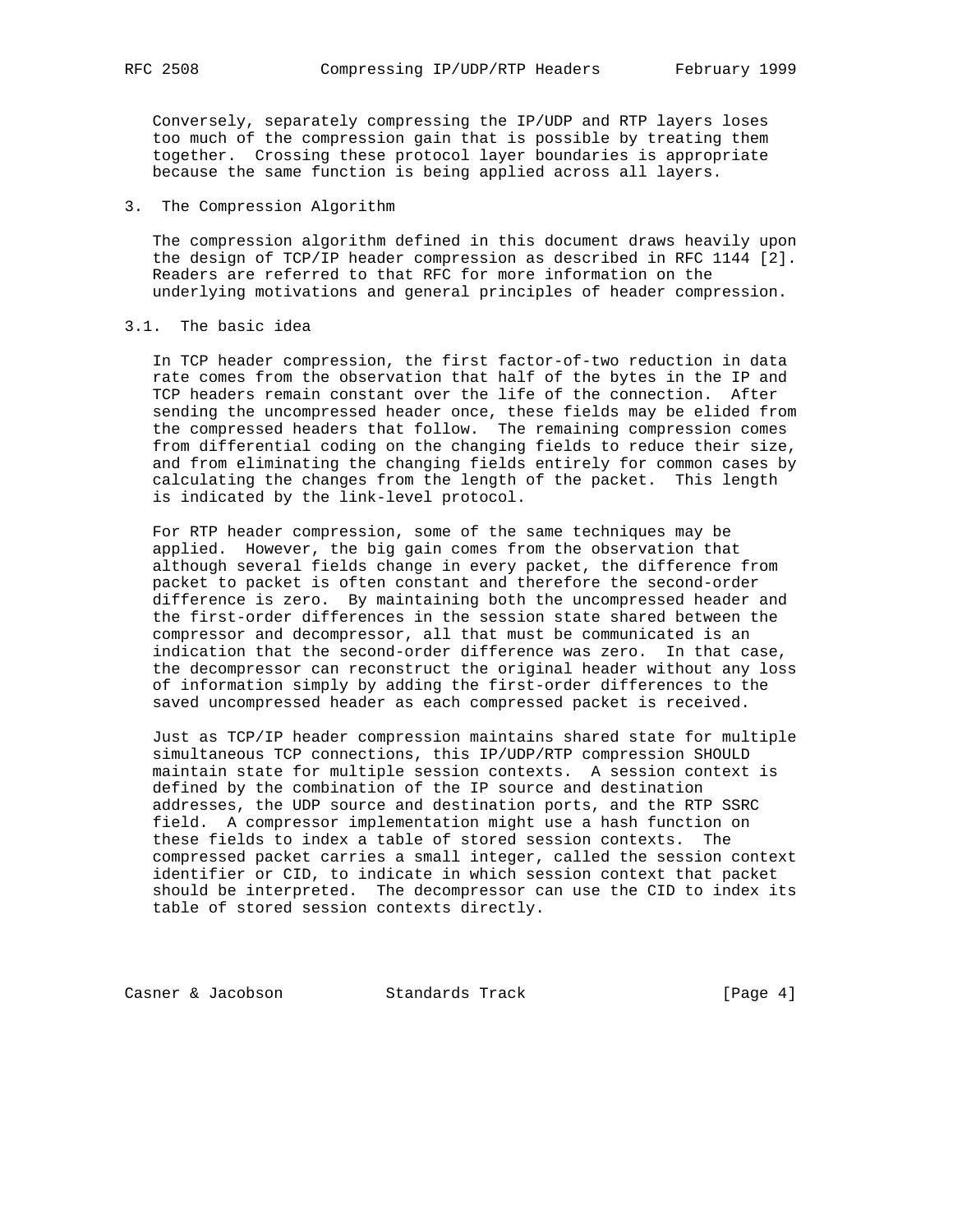Because the RTP compression is lossless, it may be applied to any UDP traffic that benefits from it. Most likely, the only packets that will benefit are RTP packets, but it is acceptable to use heuristics to determine whether or not the packet is an RTP packet because no harm is done if the heuristic gives the wrong answer. This does require executing the compression algorithm for all UDP packets, or at least those with even port numbers (see section 3.4).

 Most compressor implementations will need to maintain a "negative cache" of packet streams that have failed to compress as RTP packets for some number of attempts in order to avoid further attempts. Failing to compress means that some fields in the potential RTP header that are expected to remain constant most of the time, such as the payload type field, keep changing. Even if the other such fields remain constant, a packet stream with a constantly changing SSRC field SHOULD be entered in the negative cache to avoid consuming all of the available session contexts. The negative cache is indexed by the source and destination IP address and UDP port pairs but not the RTP SSRC field since the latter may be changing. When RTP compression fails, the IP and UDP headers MAY still be compressed.

 Fragmented IP Packets that are not initial fragments and packets that are not long enough to contain a complete UDP header MUST NOT be sent as FULL\_HEADER packets. Furthermore, packets that do not additionally contain at least 12 bytes of UDP data MUST NOT be used to establish RTP context. If such a packet is sent as a FULL\_HEADER packet, it MAY be followed by COMPRESSED\_UDP packets but MUST NOT be followed by COMPRESSED\_RTP packets.

### 3.2. Header Compression for RTP Data Packets

 In the IPv4 header, only the total length, packet ID, and header check-sum fields will normally change. The total length is redundant with the length provided by the link layer, and since this compression scheme must depend upon the link layer to provide good error detection (e.g., PPP's CRC [4]), the header checksum may also be elided. This leaves only the packet ID, which, assuming no IP fragmentation, would not need to be communicated. However, in order to maintain lossless compression, changes in the packet ID will be transmitted. The packet ID usually increments by one or a small number for each packet. (Some systems increment the ID with the bytes swapped, which results in slightly less compression.) In the IPv6 base header, there is no packet ID nor header checksum and only the payload length field changes.

Casner & Jacobson Standards Track [Page 5]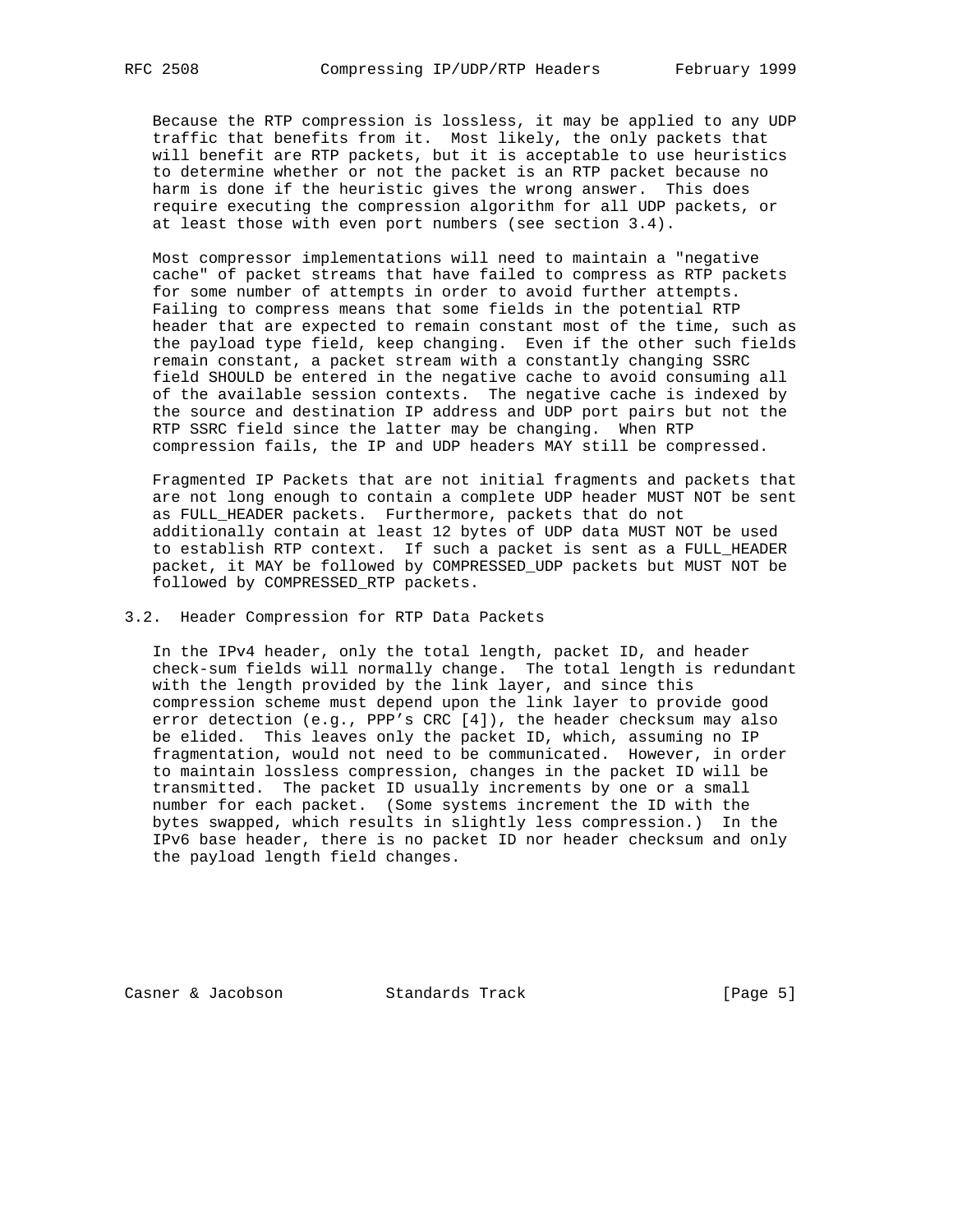In the UDP header, the length field is redundant with the IP total length field and the length indicated by the link layer. The UDP check-sum field will be a constant zero if the source elects not to generate UDP checksums. Otherwise, the checksum must be communicated intact in order to preserve the lossless compression. Maintaining end-to-end error detection for applications that require it is an important principle.

 In the RTP header, the SSRC identifier is constant in a given context since that is part of what identifies the particular context. For most packets, only the sequence number and the timestamp will change from packet to packet. If packets are not lost or misordered upstream from the compressor, the sequence number will increment by one for each packet. For audio packets of constant duration, the timestamp will increment by the number of sample periods conveyed in each packet. For video, the timestamp will change on the first packet of each frame, but then stay constant for any additional packets in the frame. If each video frame occupies only one packet, but the video frames are generated at a constant rate, then again the change in the timestamp from frame to frame is constant. Note that in each of these cases the second-order difference of the sequence number and timestamp fields is zero, so the next packet header can be constructed from the previous packet header by adding the first-order differences for these fields that are stored in the session context along with the previous uncompressed header. When the second-order difference is not zero, the magnitude of the change is usually much smaller than the full number of bits in the field, so the size can be reduced by encoding the new first-order difference and transmitting it rather than the absolute value.

 The M bit will be set on the first packet of an audio talkspurt and the last packet of a video frame. If it were treated as a constant field such that each change required sending the full RTP header, this would reduce the compression significantly. Therefore, one bit in the compressed header will carry the M bit explicitly.

 If the packets are flowing through an RTP mixer, most commonly for audio, then the CSRC list and CC count will also change. However, the CSRC list will typically remain constant during a talkspurt or longer, so it need be sent only when it changes.

#### 3.3. The protocol

 The compression protocol must maintain a collection of shared information in a consistent state between the compressor and decompressor. There is a separate session context for each IP/UDP/RTP packet stream, as defined by a particular combination of the IP source and destination addresses, UDP source and destination

Casner & Jacobson Standards Track (Page 6)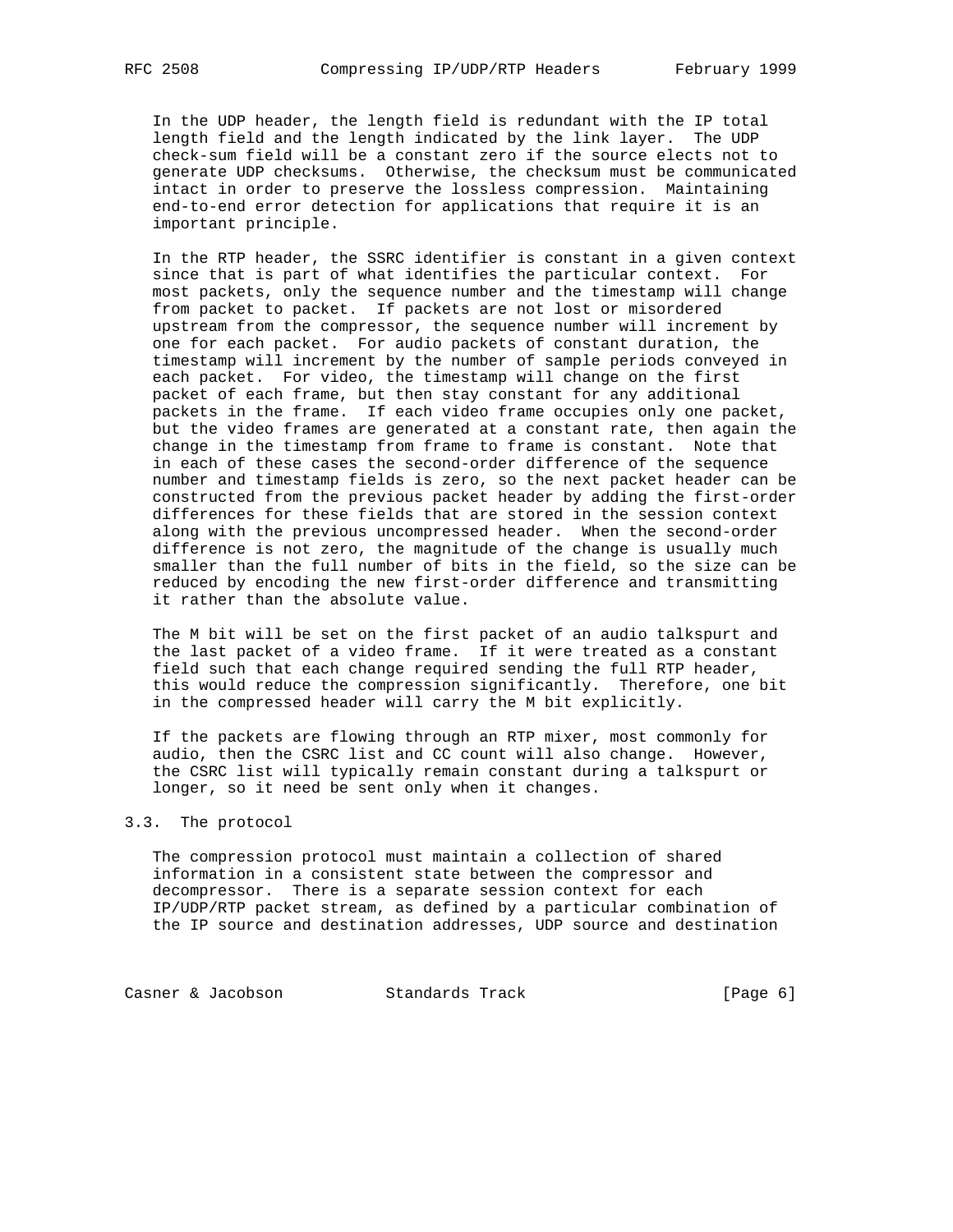ports, and the RTP SSRC field. The number of session contexts to be maintained MAY be negotiated between the compressor and decompressor. Each context is identified by an 8- or 16-bit identifier, depending upon the number of contexts negotiated, so the maximum number is 65536. Both uncompressed and compressed packets MUST carry the context ID and a 4-bit sequence number used to detect packet loss between the compressor and decompressor. Each context has its own separate sequence number space so that a single packet loss need only invalidate one context.

 The shared information in each context consists of the following items:

- o The full IP, UDP and RTP headers, possibly including a CSRC list, for the last packet sent by the compressor or reconstructed by the decompressor.
- o The first-order difference for the IPv4 ID field, initialized to 1 whenever an uncompressed IP header for this context is received and updated each time a delta IPv4 ID field is received in a compressed packet.
- o The first-order difference for the RTP timestamp field, initialized to 0 whenever an uncompressed packet for this context is received and updated each time a delta RTP timestamp field is received in a compressed packet.
- o The last value of the 4-bit sequence number, which is used to detect packet loss between the compressor and decompressor.
- o The current generation number for non-differential coding of UDP packets with IPv6 (see [3]). For IPv4, the generation number may be set to zero if the COMPRESSED\_NON\_TCP packet type, defined below, is never used.
- o A context-specific delta encoding table (see section 3.3.4) may optionally be negotiated for each context.

 In order to communicate packets in the various uncompressed and compressed forms, this protocol depends upon the link layer being able to provide an indication of four new packet formats in addition to the normal IPv4 and IPv6 packet formats:

 FULL\_HEADER - communicates the uncompressed IP header plus any following headers and data to establish the uncompressed header state in the decompressor for a particular context. The FULL- HEADER packet also carries the 8- or 16-bit session context identifier and the 4-bit sequence number to establish

Casner & Jacobson Standards Track [Page 7]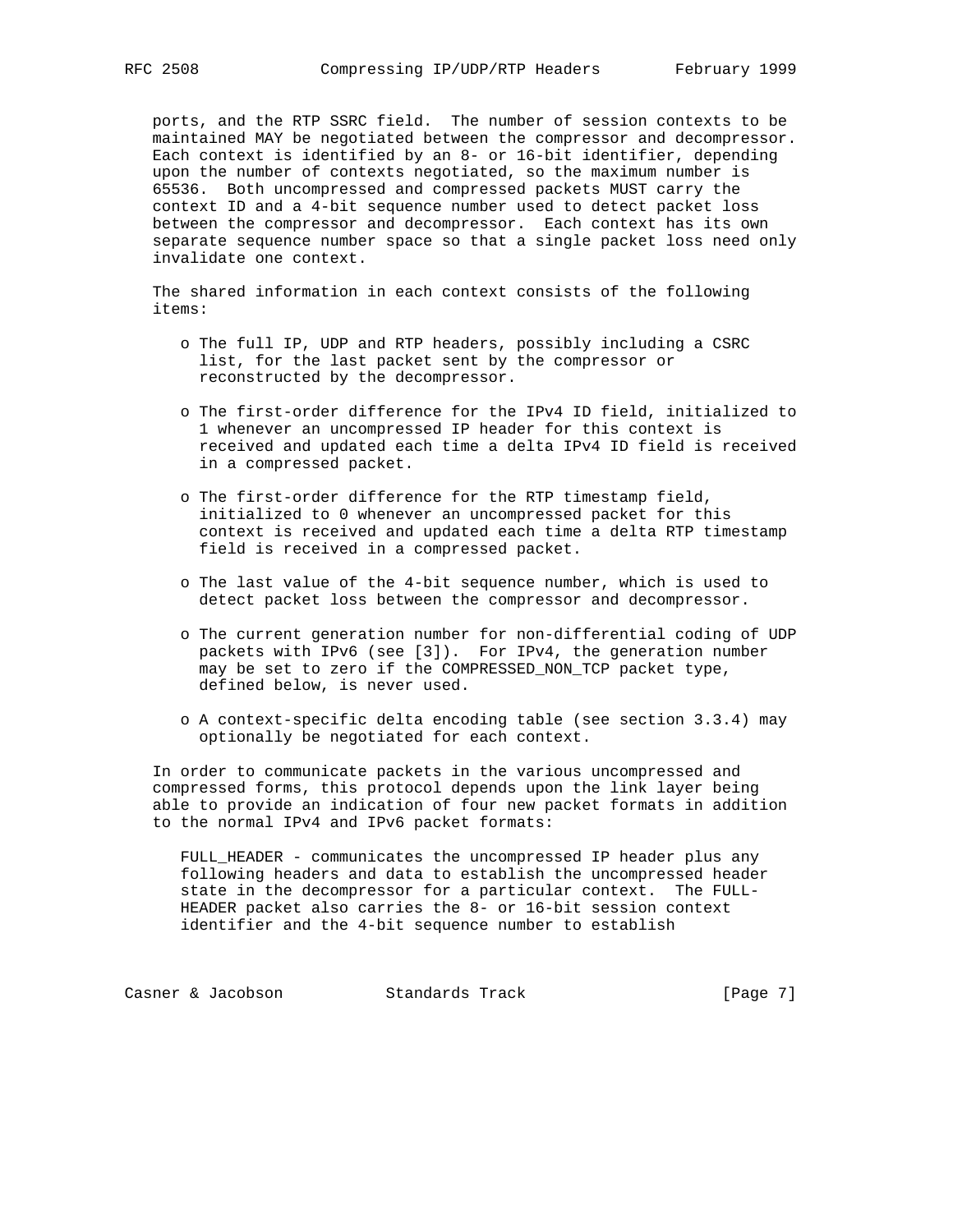synchronization between the compressor and decompressor. The format is shown in section 3.3.1.

 COMPRESSED\_UDP - communicates the IP and UDP headers compressed to 6 or fewer bytes (often 2 if UDP checksums are disabled), followed by any subsequent headers (possibly RTP) in uncompressed form, plus data. This packet type is used when there are differences in the usually constant fields of the (potential) RTP header. The RTP header includes a potentially changed value of the SSRC field, so this packet may redefine the session context. The format is shown in section 3.3.3.

 COMPRESSED\_RTP - indicates that the RTP header is compressed along with the IP and UDP headers. The size of this header may still be just two bytes, or more if differences must be communicated. This packet type is used when the second-order difference (at least in the usually constant fields) is zero. It includes delta encodings for those fields that have changed by other than the expected amount to establish the first-order differences after an uncompressed RTP header is sent and whenever they change. The format is shown in section 3.3.2.

 CONTEXT\_STATE - indicates a special packet sent from the decompressor to the compressor to communicate a list of context IDs for which synchronization has or may have been lost. This packet is only sent across the point-to-point link so it requires no IP header. The format is shown in section 3.3.5.

 When this compression scheme is used with IPv6 as part of the general header compression framework specified in [3], another packet type MAY be used:

 COMPRESSED\_NON\_TCP - communicates the compressed IP and UDP headers as defined in [3] without differential encoding. If it were used for IPv4, it would require one or two bytes more than the COMPRESSED\_UDP form listed above in order to carry the IPv4 ID field. For IPv6, there is no ID field and this non-differential compression is more resilient to packet loss.

 Assignments of numeric codes for these packet formats in the Point to-Point Protocol [4] are to be made by the Internet Assigned Numbers Authority.

3.3.1. FULL\_HEADER (uncompressed) packet format

 The definition of the FULL\_HEADER packet given here is intended to be the consistent with the definition given in [3]. Full details on design choices are given there.

Casner & Jacobson Standards Track [Page 8]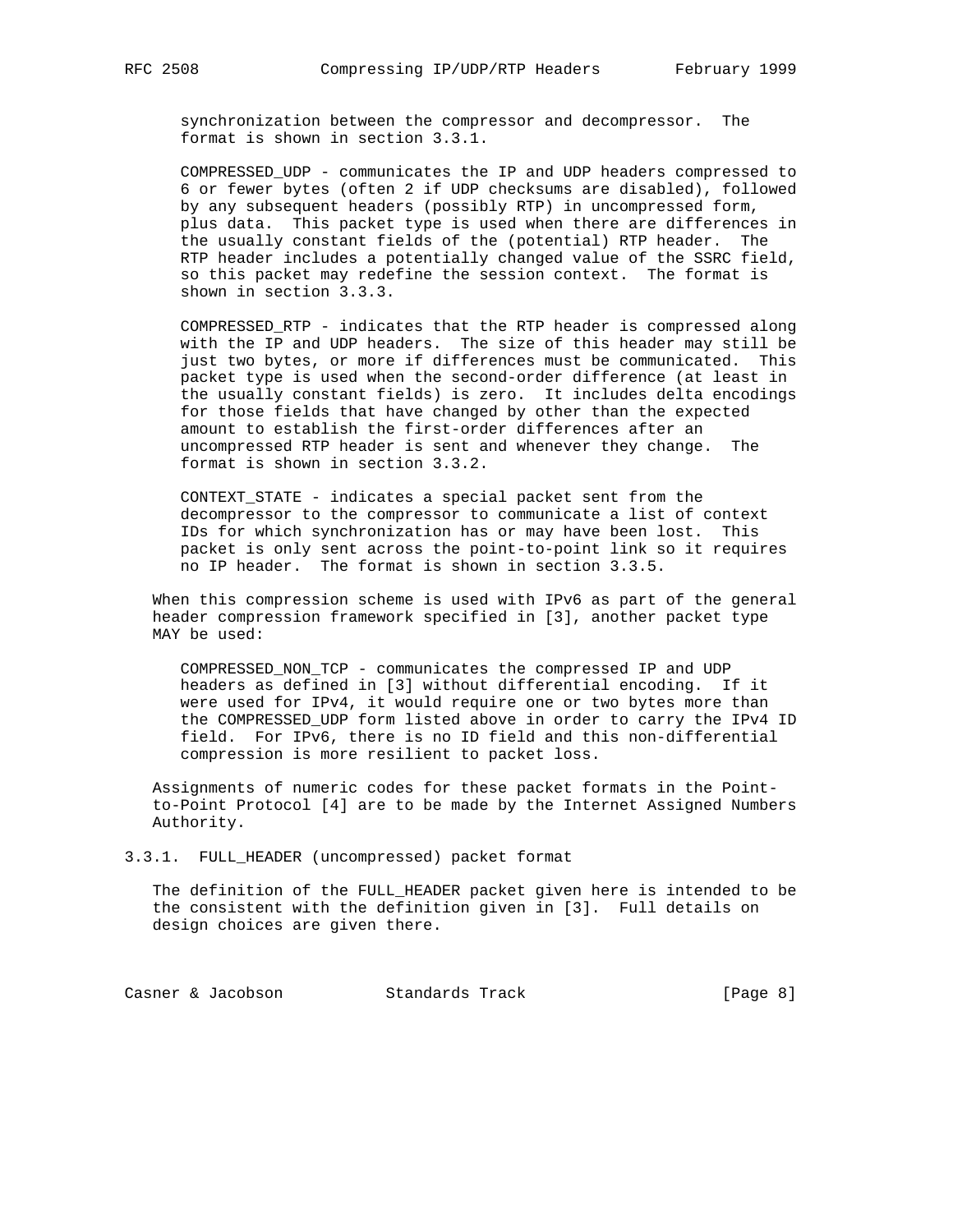The format of the FULL\_HEADER packet is the same as that of the original packet. In the IPv4 case, this is usually an IP header, followed by a UDP header and UDP payload that may be an RTP header and its payload. However, the FULL\_HEADER packet may also carry IP encapsulated packets, in which case there would be two IP headers followed by UDP and possibly RTP. Or in the case of IPv6, the packet may be built of some combination of IPv6 and IPv4 headers. Each successive header is indicated by the type field of the previous header, as usual.

 The FULL\_HEADER packet differs from the corresponding normal IPv4 or IPv6 packet in that it must also carry the compression context ID and the 4-bit sequence number. In order to avoid expanding the size of the header, these values are inserted into length fields in the IP and UDP headers since the actual length may be inferred from the length provided by the link layer. Two 16-bit length fields are needed; these are taken from the first two available headers in the packet. That is, for an IPv4/UDP packet, the first length field is the total length field of the IPv4 header, and the second is the length field of the UDP header. For an IPv4 encapsulated packet, the first length field would come from the total length field of the first IP header, and the second length field would come from the total length field of the second IP header.

 As specified in Sections 5.3.2 of [3], the position of the context ID (CID) and 4-bit sequence number varies depending upon whether 8- or 16-bit context IDs have been selected, as shown in the following diagram (16 bits wide, with the most-significant bit is to the left):

> +-+-+-+-+-+-+-+-+-+-+-+-+-+-+-+-+ |0|1| Generation| CID | First length field +-+-+-+-+-+-+-+-+-+-+-+-+-+-+-+-+ +-+-+-+-+-+-+-+-+-+-+-+-+-+-+-+-+ | 0 | seq | Second length field +-+-+-+-+-+-+-+-+-+-+-+-+-+-+-+-+ For 16-bit context ID: +-+-+-+-+-+-+-+-+-+-+-+-+-+-+-+-+ |1|1| Generation| 0 | seq | First length field +-+-+-+-+-+-+-+-+-+-+-+-+-+-+-+-+ +-+-+-+-+-+-+-+-+-+-+-+-+-+-+-+-+ | CID | Second length field +-+-+-+-+-+-+-+-+-+-+-+-+-+-+-+-+

Casner & Jacobson Standards Track [Page 9]

For 8-bit context ID: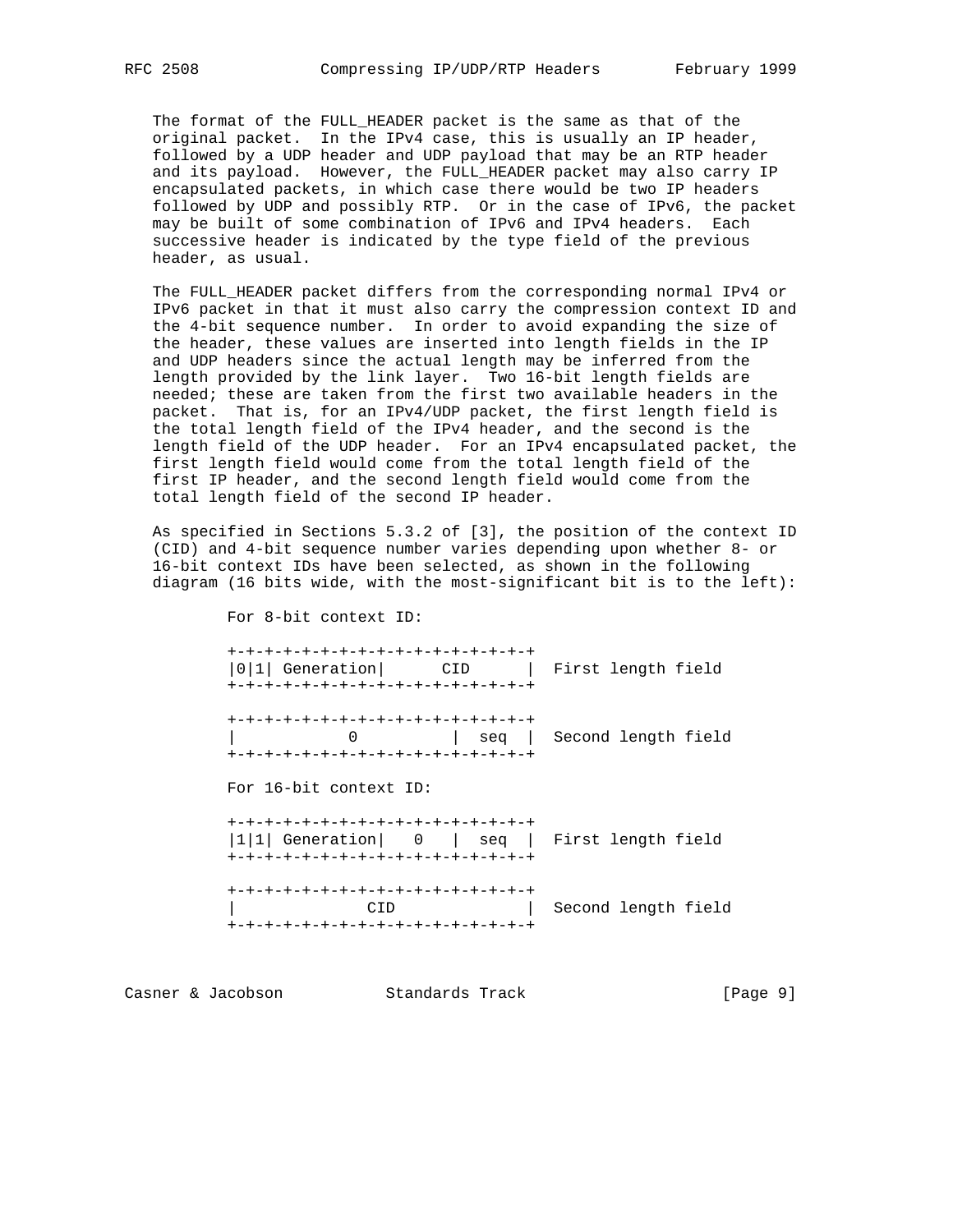The first bit in the first length field indicates the length of the CID. The length of the CID MUST either be constant for all contexts or two additional distinct packet types MUST be provided to separately indicate COMPRESSED\_UDP and COMPRESSED\_RTP packet formats with 8- and 16-bit CIDs. The second bit in the first length field is 1 to indicate that the 4-bit sequence number is present, as is always the case for this IP/UDP/RTP compression scheme.

 The generation field is used with IPv6 for COMPRESSED\_NON\_TCP packets as described in [3]. For IPv4-only implementations that do not use COMPRESSED\_NON\_TCP packets, the compressor SHOULD set the generation value to zero. For consistent operation between IPv4 and IPv6, the generation value is stored in the context when it is received by the decompressor, and the most recent value is returned in the CONTEXT\_STATE packet.

 When a FULL\_HEADER packet is received, the complete set of headers is stored into the context selected by the context ID. The 4-bit sequence number is also stored in the context, thereby resynchronizing the decompressor to the compressor.

 When COMPRESSED\_NON\_TCP packets are used, the 4-bit sequence number is inserted into the "Data Field" of that packet and the D bit is set as described in Section 6 of [3]. When a COMPRESSED\_NON\_TCP packet is received, the generation number is compared to the value stored in the context. If they are not the same, the context is not up to date and MUST be refreshed by a FULL\_HEADER packet. If the generation does match, then the compressed IP and UDP header information, the 4-bit sequence number, and the (potential) RTP header are all stored into the saved context.

 The amount of memory required to store the context will vary depending upon how many encapsulating headers are included in the FULL\_HEADER packet. The compressor and decompressor MAY negotiate a maximum header size.

#### 3.3.2. COMPRESSED\_RTP packet format

 When the second-order difference of the RTP header from packet to packet is zero, the decompressor can reconstruct a packet simply by adding the stored first-order differences to the stored uncompressed header representing the previous packet. All that need be communicated is the session context identifier and a small sequence number (not related to the RTP sequence number) to maintain synchronization and detect packet loss between the compressor and decompressor.

Casner & Jacobson Standards Track [Page 10]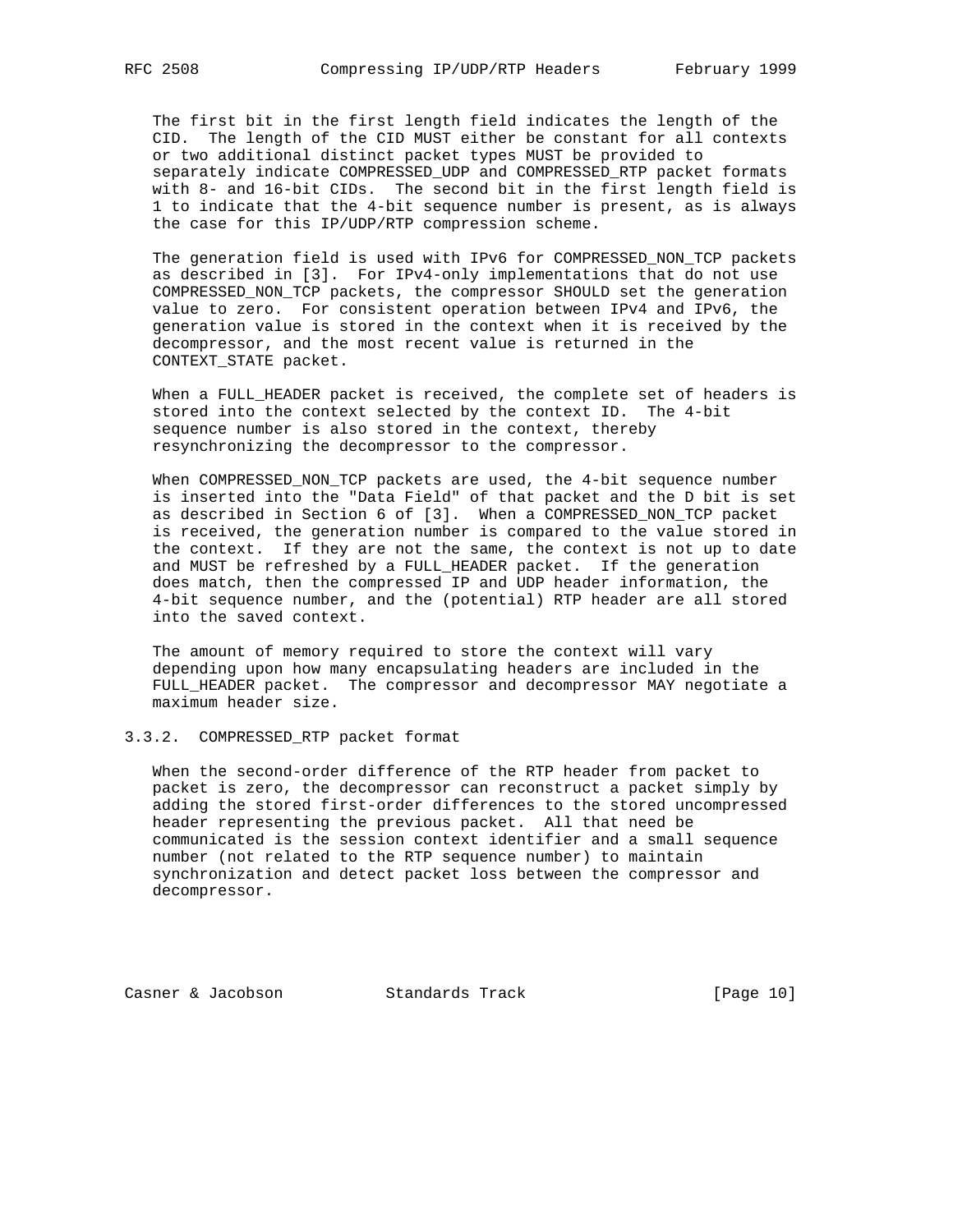If the second-order difference of the RTP header is not zero for some fields, the new first-order difference for just those fields is communicated using a compact encoding. The new first-order difference values are added to the corresponding fields in the uncompressed header in the decompressor's session context, and are also stored explicitly in the context to be added to the corresponding fields again on each subsequent packet in which the second-order difference is zero. Each time the first-order difference changes, it is transmitted and stored in the context.

 In practice, the only fields for which it is useful to store the first-order difference are the IPv4 ID field and the RTP timestamp. For the RTP sequence number field, the usual increment is 1. If the sequence number changes by other than 1, the difference must be communicated but does not set the expected difference for the next packet. Instead, the expected first-order difference remains fixed at 1 so that the difference need not be explicitly communicated on the next packet assuming it is in order.

 For the RTP timestamp, when a FULL\_HEADER, COMPRESSED\_NON\_TCP or COMPRESSED\_UDP packet is sent to refresh the RTP state, the stored first-order difference is initialized to zero. If the timestamp is the same on the next packet (e.g., same video frame), then the second-order difference is zero. Otherwise, the difference between the timestamps of the two packets is transmitted as the new first order difference to be added to the timestamp in the uncompressed header stored in the decompressor's context and also stored as the first-order difference in that context. Each time the first-order difference changes on subsequent packets, that difference is again transmitted and used to update the context.

 Similarly, since the IPv4 ID field frequently increments by one, the first-order difference for that field is initialized to one when the state is refreshed by a FULL HEADER packet, or when a COMPRESSED\_NON\_TCP packet is sent since it carries the ID field in uncompressed form. Thereafter, whenever the first-order difference changes, it is transmitted and stored in the context.

 A bit mask will be used to indicate which fields have changed by other than the expected difference. In addition to the small link sequence number, the list of items to be conditionally communicated in the compressed IP/UDP/RTP header is as follows:

Casner & Jacobson Standards Track [Page 11]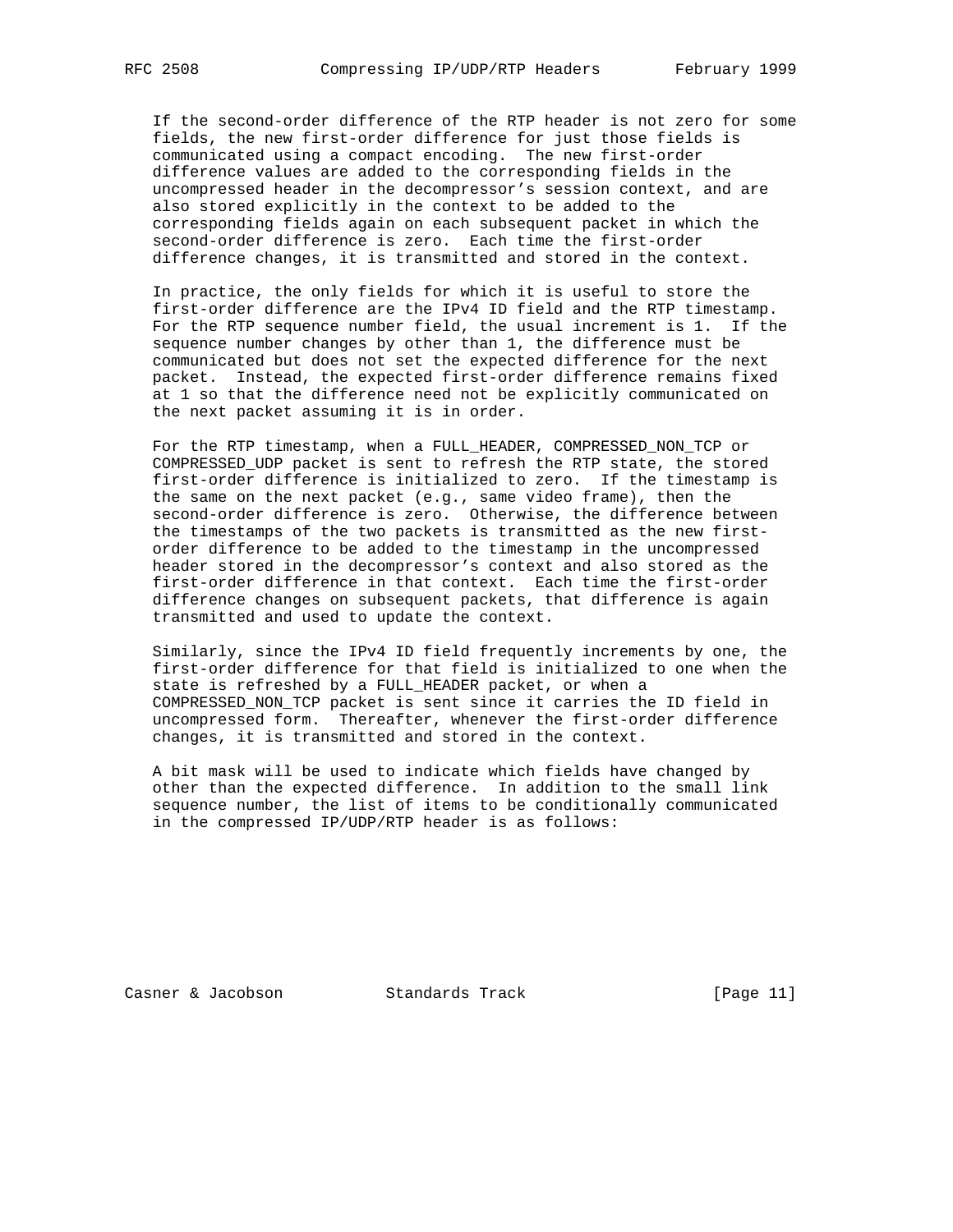- I = IPv4 packet ID (always 0 if no IPv4 header)
- U = UDP checksum
- M = RTP marker bit
- S = RTP sequence number
- T = RTP timestamp
- L = RTP CSRC count and list

 If 4 bits are needed for the link sequence number to get a reasonable probability of loss detection, there are too few bits remaining to assign one bit to each of these items and still fit them all into a single byte to go along with the context ID.

 It is not necessary to explicitly carry the U bit to indicate the presence of the UDP checksum because a source will typically include check-sums on all packets of a session or none of them. When the session state is initialized with an uncompressed header, if there is a nonzero checksum present, an unencoded 16-bit checksum will be inserted into the compressed header in all subsequent packets until this setting is changed by sending another uncompressed packet.

 Of the remaining items, the L bit for the CSRC count and list may be the one least frequently used. Rather than dedicating a bit in the mask to indicate CSRC change, an unusual combination of the other bits may be used instead. This bit combination is denoted MSTI. If all four of the bits for the IP packet ID, RTP marker bit, RTP sequence number and RTP timestamp are set, this is a special case indicating an extended form of the compressed RTP header will follow. That header will include an additional byte containing the real values of the four bits plus the CC count. The CSRC list, of length indicated by the CC count, will be included just as it appears in the uncompressed RTP header.

 The other fields of the RTP header (version, P bit, X bit, payload type and SSRC identifier) are assumed to remain relatively constant. In particular, the SSRC identifier is defined to be constant for a given context because it is one of the factors selecting the context. If any of the other fields change, the uncompressed RTP header MUST sent as described in Section 3.3.3.

 The following diagram shows the compressed IP/UDP/RTP header with dotted lines indicating fields that are conditionally present. The most significant bit is numbered 0. Multi-byte fields are sent in network byte order (most significant byte first). The delta fields are often a single byte as shown but may be two or three bytes depending upon the delta value as explained in Section 3.3.4.

Casner & Jacobson Standards Track [Page 12]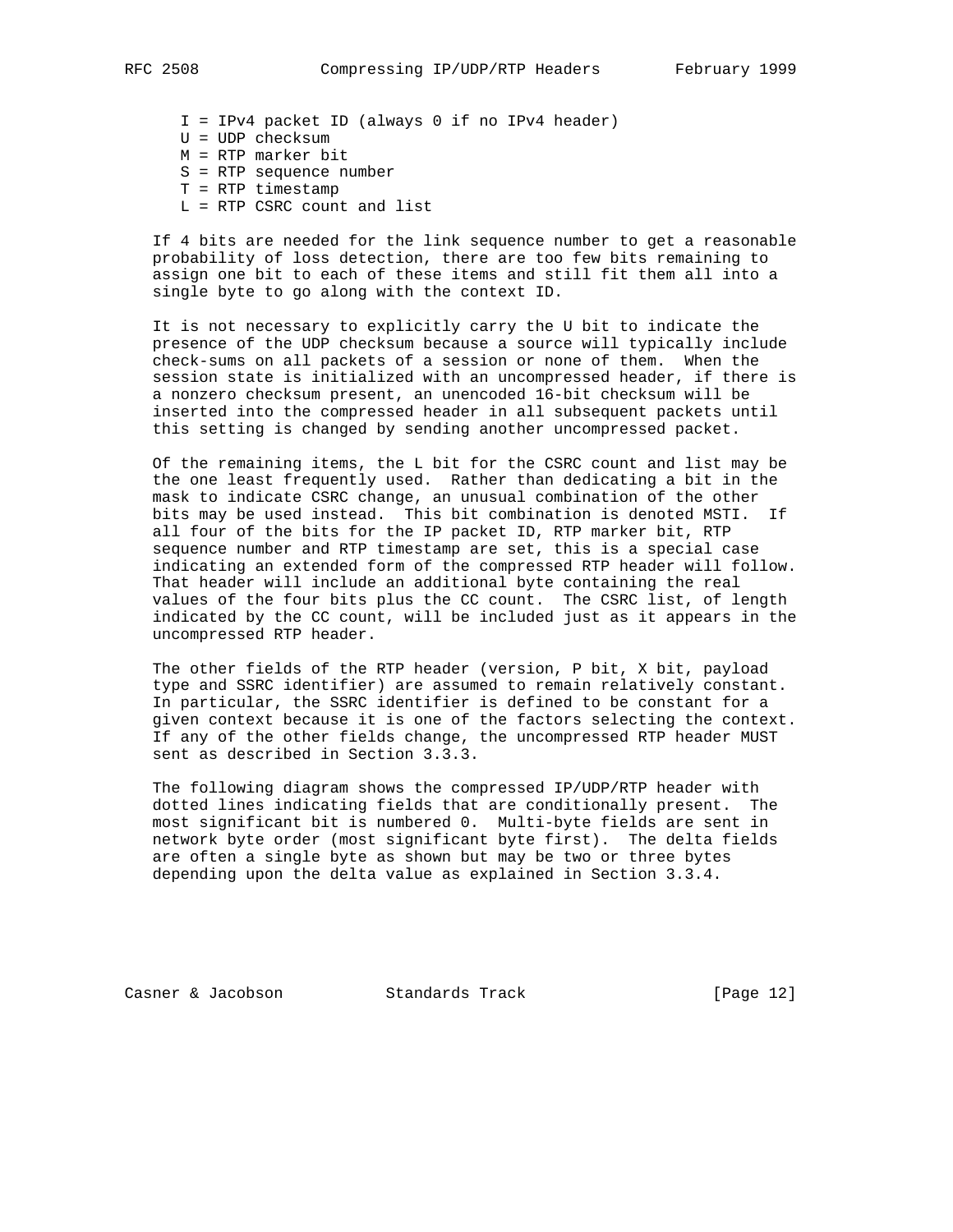0 1 2 3 4 5 6 7 +...............................+ : msb of session context ID : (if 16-bit CID) +-------------------------------+ | lsb of session context ID | +---+---+---+---+---+---+---+---+ | M | S | T | I | link sequence | +---+---+---+---+---+---+---+---+ the second control of the second control of the second control of the second control of the second control of + UDP checksum + (if nonzero in context) the second control of the second control of the second control of the second control of the second control of +...............................+ the second control of the second control of the second control of the second control of the second control of + "RANDOM" fields + (if encapsulated) the second control of the second control of the second control of the second control of the second control of +...............................+ :  $M'$ |  $S'$ |  $T'$ |  $I'$ |  $CC$  : (if  $MSTI = 1111$ ) +...............................+ : delta IPv4 ID : (if I or I' = 1) +...............................+ : delta RTP sequence : (if S or S' = 1) +...............................+ : delta RTP timestamp : (if T or T' = 1) +...............................+ the second control of the second control of the second control of the second control of the second control of : CSRC list : (if MSTI = 1111 : : and CC nonzero) the second control of the second control of the second control of the second control of the second control of +...............................+ the second control of the second control of the second control of the second control of the second control of : RTP header extension : (if X set in context) the second control of the second control of the second control of the second control of the second control of the second control of the second control of the second control of the second control of the second control of +-------------------------------+ | | | RTP data |  $\frac{1}{4}$  / / | | +-------------------------------+ : padding : (if P set in context) +...............................+

 When more than one IPv4 header is present in the context as initialized by the FULL\_HEADER packet, then the IP ID fields of encapsulating headers MUST be sent as absolute values as described in

Casner & Jacobson Standards Track [Page 13]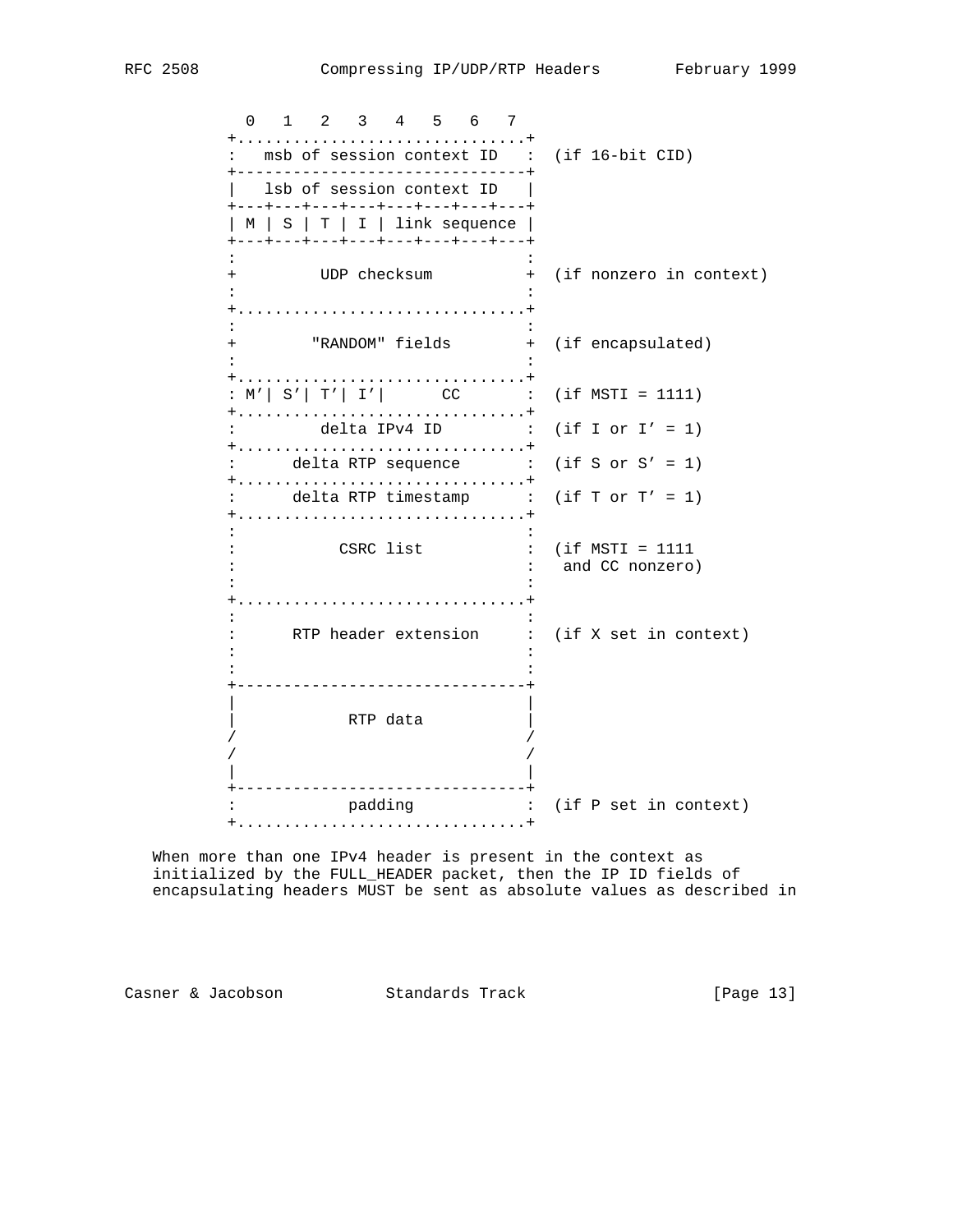[3]. These fields are identified as "RANDOM" fields. They are inserted into the COMPRESSED\_RTP packet in the same order as they appear in the original headers, immediately following the UDP checksum if present or the MSTI byte if not, as shown in the diagram. Only if an IPv4 packet immediately precedes the UDP header will the IP ID of that header be sent differentially, i.e., potentially with no bits if the second difference is zero, or as a delta IPv4 ID field if not. If there is not an IPv4 header immediately preceding the UDP header, then the I bit MUST be 0 and no delta IPv4 ID field will be present.

# 3.3.3. COMPRESSED\_UDP packet format

 If there is a change in any of the fields of the RTP header that are normally constant (such as the payload type field), then an uncompressed RTP header MUST be sent. If the IP and UDP headers do not also require updating, this RTP header MAY be carried in a COMPRESSED\_UDP packet rather than a FULL\_HEADER packet. The COMPRESSED\_UDP packet has the same format as the COMPRESSED\_RTP packet except that the M, S and T bits are always 0 and the corresponding delta fields are never included:

|     | 2 3 4 5 6<br><sup>n</sup><br>: msb of session context ID : (if 16-bit CID)                                                                         |  |                           |
|-----|----------------------------------------------------------------------------------------------------------------------------------------------------|--|---------------------------|
|     | lsb of session context ID<br>+---+---+---+---+---+---+---+---+<br>$0 \mid 0 \mid 0 \mid I \mid$ link sequence<br>+---+---+---+---+---+---+---+---+ |  |                           |
| $+$ | UDP checksum                                                                                                                                       |  | + (if nonzero in context) |
| $+$ | "RANDOM" fields                                                                                                                                    |  | + (if encapsulated)       |
|     | delta IPv4 ID : $($ if I = 1 $)$                                                                                                                   |  |                           |
|     | UDP data<br>(uncompressed RTP header)                                                                                                              |  |                           |

 Note that this constitutes a form of IP/UDP header compression different from COMPRESSED\_NON\_TCP packet type defined in [3]. The motivation is to allow reaching the target of two bytes when UDP checksums are disabled, as IPv4 allows. The protocol in [3] does not use differential coding for UDP packets, so in the IPv4 case, two

Casner & Jacobson Standards Track [Page 14]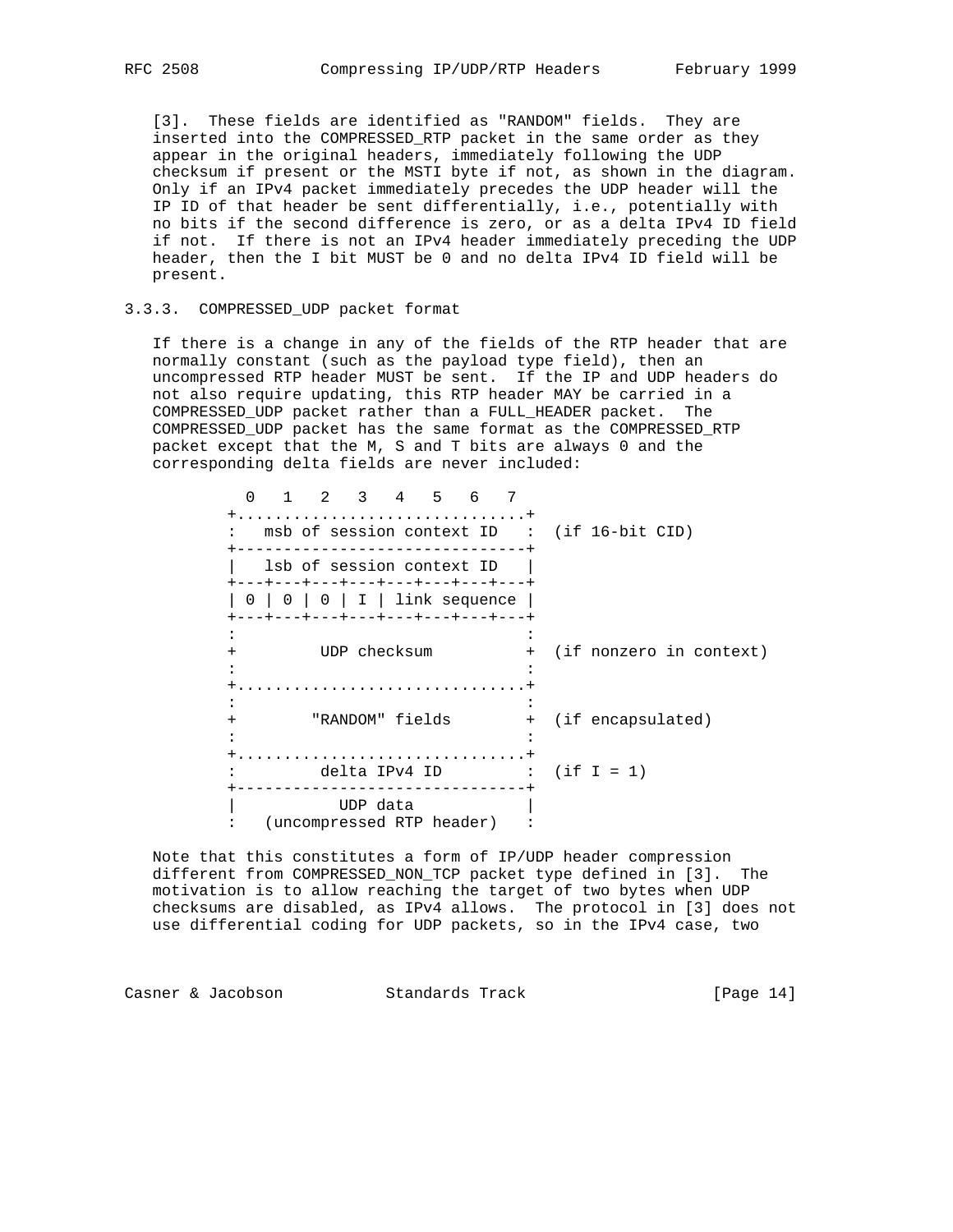bytes of IP ID, and two bytes of UDP checksum if nonzero, would always be transmitted in addition to two bytes of compression prefix. For IPv6, the COMPRESSED\_NON\_TCP packet type MAY be used instead.

## 3.3.4. Encoding of differences

 The delta fields in the COMPRESSED\_RTP and COMPRESSED\_UDP packets are encoded with a variable-length mapping for compactness of the more commonly-used values. A default encoding is specified below, but it is RECOMMENDED that implementations use a table-driven delta encoder and decoder to allow negotiation of a table specific for each session if appropriate, possibly even an optimal Huffman encoding. Encodings based on sequential interpretation of the bit stream, of which this default table and Huffman encoding are examples, allow a reasonable table size and may result in an execution speed faster than a non table-driven implementation with explicit tests for ranges of values.

 The default delta encoding is specified in the following table. This encoding was designed to efficiently encode the small changes that may occur in the IP ID and in RTP sequence number when packets are lost upstream from the compressor, yet still handling most audio and video deltas in two bytes. The column on the left is the decimal value to be encoded, and the column on the right is the resulting sequence of bytes shown in hexadecimal and in the order in which they are transmitted (network byte order). The first and last values in each contiguous range are shown, with ellipses in between:

Decimal Hex

 -16384 C0 00 00 : : -129 C0 3F 7F -128 80 00 : : -1 80 7F 0 00  $\cdot$  :  $\cdot$  : 127 7F 128 80 80 : : 16383 BF FF 16384 C0 40 00 : : 4194303 FF FF FF

 For positive values, a change of zero through 127 is represented directly in one byte. If the most significant two bits of the byte are 10 or 11, this signals an extension to a two- or three-byte

Casner & Jacobson Standards Track [Page 15]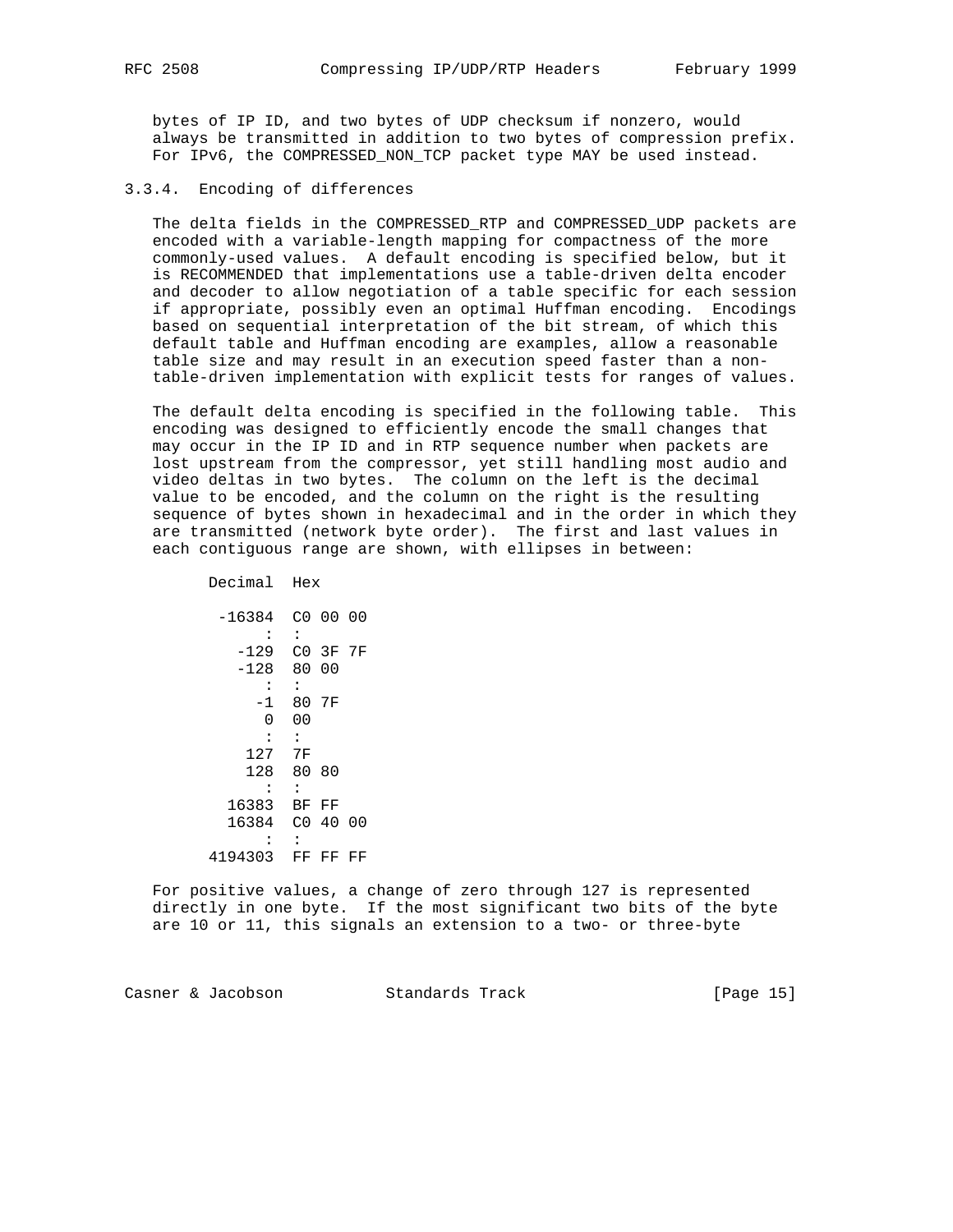value, respectively. The least significant six bits of the first byte are combined, in decreasing order of significance, with the next one or two bytes to form a 14- or 22-bit value.

 Negative deltas may occur when packets are misordered or in the intentionally out-of-order RTP timestamps on MPEG video [5]. These events are less likely, so a smaller range of negative values is encoded using otherwise redundant portions of the positive part of the table.

 A change in the RTP timestamp value less than -16384 or greater than 4194303 forces the RTP header to be sent uncompressed using a FULL\_HEADER, COMPRESSED\_NON\_TCP or COMPRESSED\_UDP packet type. The IP ID and RTP sequence number fields are only 16 bits, so negative deltas for those fields SHOULD be masked to 16 bits and then encoded (as large positive 16-bit numbers).

## 3.3.5. Error Recovery

 Whenever the 4-bit sequence number for a particular context increments by other than 1, except when set by a FULL\_HEADER or COMPRESSED\_NON\_TCP packet, the decompressor MUST invalidate that context and send a CONTEXT\_STATE packet back to the compressor indicating that the context has been invalidated. All packets for the invalid context MUST be discarded until a FULL\_HEADER or COMPRESSED\_NON\_TCP packet is received for that context to re establish consistent state (unless the "twice" algorithm is used as described later in this section). Since multiple compressed packets may arrive in the interim, the decompressor SHOULD NOT retransmit the CONTEXT\_STATE packet for every compressed packet received, but instead SHOULD limit the rate of retransmission to avoid flooding the reverse channel.

 When an error occurs on the link, the link layer will usually discard the packet that was damaged (if any), but may provide an indication of the error. Some time may elapse before another packet is delivered for the same context, and then that packet would have to be discarded by the decompressor when it is observed to be out of sequence, resulting in at least two packets lost. To allow faster recovery if the link does provide an explicit error indication, the decompressor MAY optionally send an advisory CONTEXT\_STATE packet listing the last valid sequence number and generation number for one or more recently active contexts (not necessarily all). For a given context, if the compressor has sent no compressed packet with a higher sequence number, and if the generation number matches the current generation, no corrective action is required. Otherwise, the compressor MAY choose to mark the context invalid so that the next packet is sent in FULL\_HEADER or COMPRESSED\_NON\_TCP mode (FULL\_HEADER

Casner & Jacobson Standards Track [Page 16]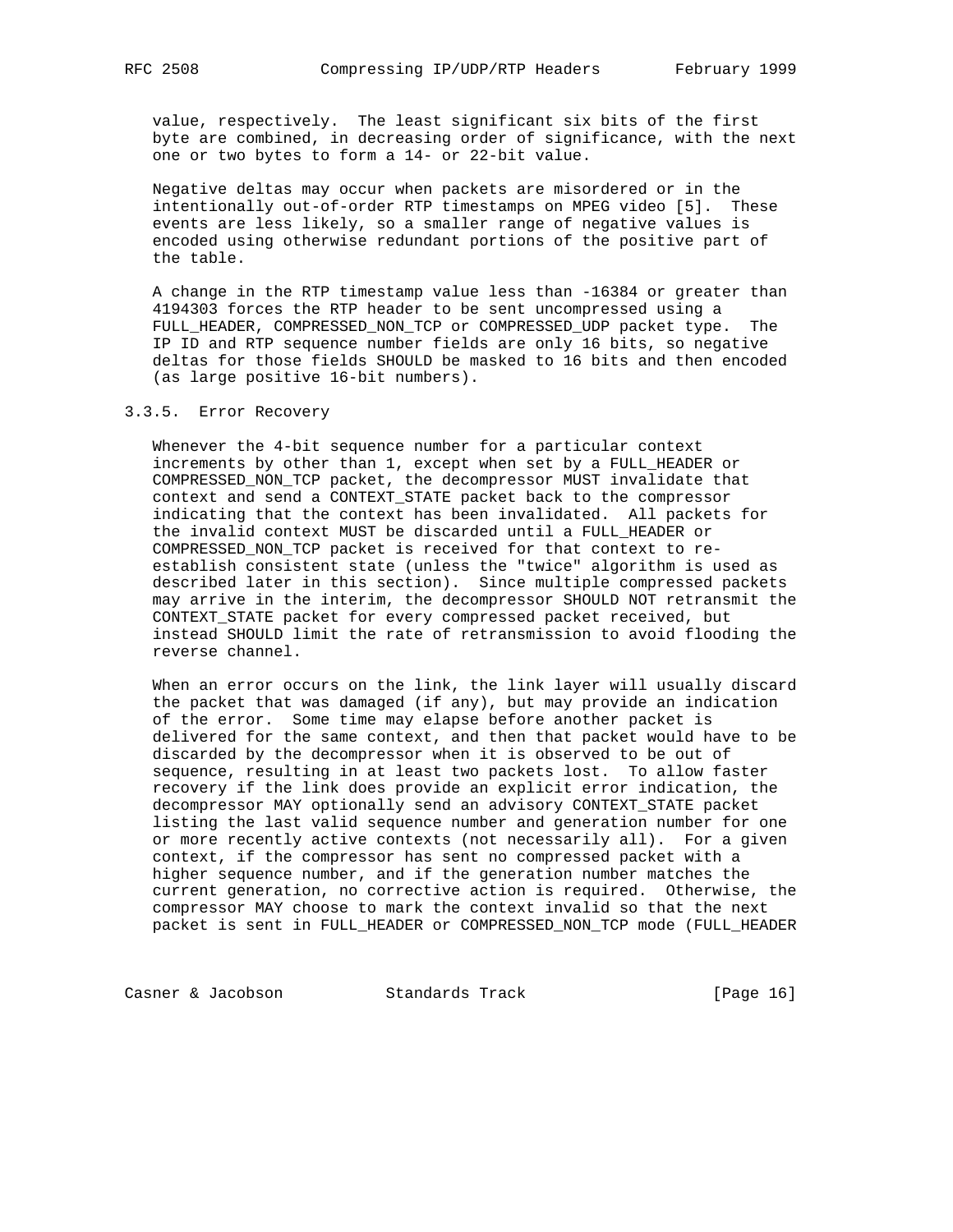is required if the generation doesn't match). However, note that if the link round-trip-time is large compared to the inter-packet spacing, there may be several packets from multiple contexts in flight across the link, increasing the probability that the sequence numbers will already have advanced when the CONTEXT\_STATE packet is received by the compressor. The result could be that some contexts are invalidated unnecessarily, causing extra bandwidth to be consumed.

 The format of the CONTEXT\_STATE packet is shown in the following diagrams. The first byte is a type code to allow the CONTEXT\_STATE packet type to be shared by multiple compression schemes within the general compression framework specified in [3]. The contents of the remainder of the packet depends upon the compression scheme. For the IP/UDP/RTP compression scheme specified here, the remainder of the CONTEXT STATE packet is structured as a list of blocks to allow the state for multiple contexts to be indicated, preceded by a one-byte count of the number of blocks.

 Two type code values are used for the IP/UDP/RTP compression scheme. The value 1 indicates that 8-bit session context IDs are being used:

| O |                                                                                              |   | 2             |  | $3 \quad 4$<br>$-5$<br>+---+---+---+---+---+---+---+--- | - 6      |  | 7 |  |  |  |
|---|----------------------------------------------------------------------------------------------|---|---------------|--|---------------------------------------------------------|----------|--|---|--|--|--|
|   |                                                                                              |   |               |  | 1 = IP/UDP/RTP with 8-bit CID                           |          |  |   |  |  |  |
|   | +---+---+---+---+---+---+---+---<br>context count<br>---+---+---+---+---+---+---+            |   |               |  |                                                         |          |  |   |  |  |  |
|   | +---+---+---+---+---+---+---+---+<br>session context ID<br>+---+---+---+---+---+---+---+---+ |   |               |  |                                                         |          |  |   |  |  |  |
|   |                                                                                              |   | I   0   0   0 |  | +---+---+---+---+---+---+---+---+                       | sequence |  |   |  |  |  |
|   | $\left( \right)$                                                                             |   |               |  | qeneration<br>---+---+---+---+---+---                   |          |  |   |  |  |  |
|   |                                                                                              |   |               |  |                                                         |          |  |   |  |  |  |
|   | ---+---+---+---+---+---+---<br>session context ID<br>+---+---+---+---+---+---+---+---        |   |               |  |                                                         |          |  |   |  |  |  |
|   | I                                                                                            |   | $0 \mid 0$    |  | +---+---+---+---+---+---+                               | sequence |  |   |  |  |  |
|   | 0                                                                                            | 0 |               |  | qeneration<br>+---+---+---+---+---+---+---+---+         |          |  |   |  |  |  |

 The value 2 indicates that 16-bit session context IDs are being used. The session context ID is sent in network byte order (most significant byte first):

Casner & Jacobson Standards Track [Page 17]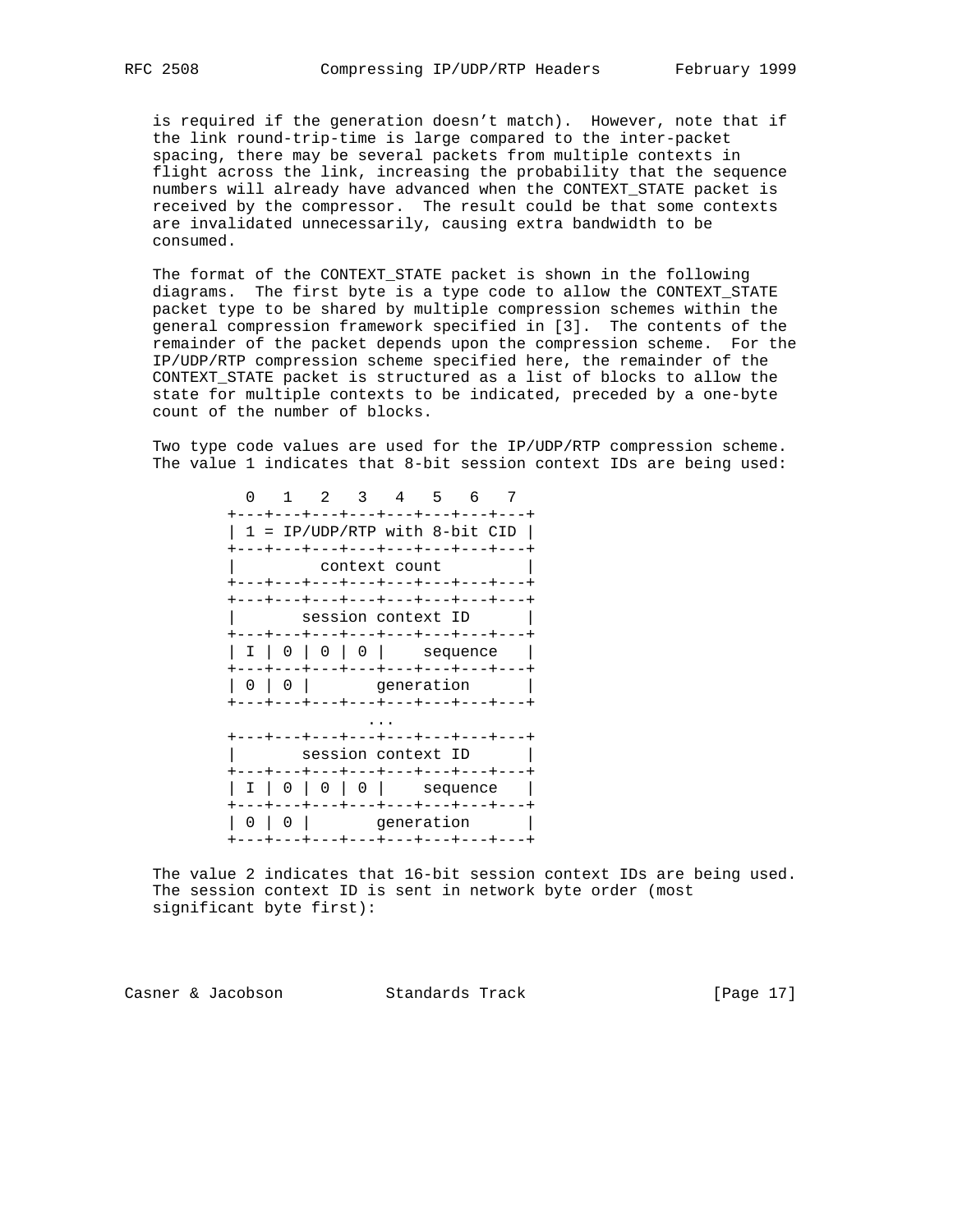0 1 2 3 4 5 6 7 +---+---+---+---+---+---+---+---+  $| 2 = IP/UDP/ RTP$  with 16-bit CID +---+---+---+---+---+---+---+---+ context count +---+---+---+---+---+---+---+---+ +---+---+---+---+---+---+---+---+ | | session context ID | | +---+---+---+---+---+---+---+---+ | I | 0 | 0 | 0 | sequence | +---+---+---+---+---+---+---+---+ | 0 | 0 | generation | +---+---+---+---+---+---+---+---+ ... +---+---+---+---+---+---+---+---+ | | + session context ID + | | +---+---+---+---+---+---+---+---+ | I | 0 | 0 | 0 | sequence | +---+---+---+---+---+---+---+---+ | 0 | 0 | generation | +---+---+---+---+---+---+---+---+

 The bit labeled "I" is set to one for contexts that have been marked invalid and require a FULL\_HEADER of COMPRESSED\_NON\_TCP packet to be transmitted. If the I bit is zero, the context state is advisory. The I bit is set to zero to indicate advisory context state that MAY be sent following a link error indication.

 Since the CONTEXT\_STATE packet itself may be lost, retransmission of one or more blocks is allowed. It is expected that retransmission will be triggered only by receipt of another packet, but if the line is near idle, retransmission MAY be triggered by a relatively long timer (on the order of 1 second).

 If a CONTEXT\_STATE block for a given context is retransmitted, it may cross paths with the FULL\_HEADER or COMPRESSED\_NON\_TCP packet intended to refresh that context. In that case, the compressor MAY choose to ignore the error indication.

 In the case where UDP checksums are being transmitted, the decompressor MAY attempt to use the "twice" algorithm described in section 10.1 of [3]. In this algorithm, the delta is applied more than once on the assumption that the delta may have been the same on the missing packet(s) and the one subsequently received. Success is

Casner & Jacobson Standards Track [Page 18]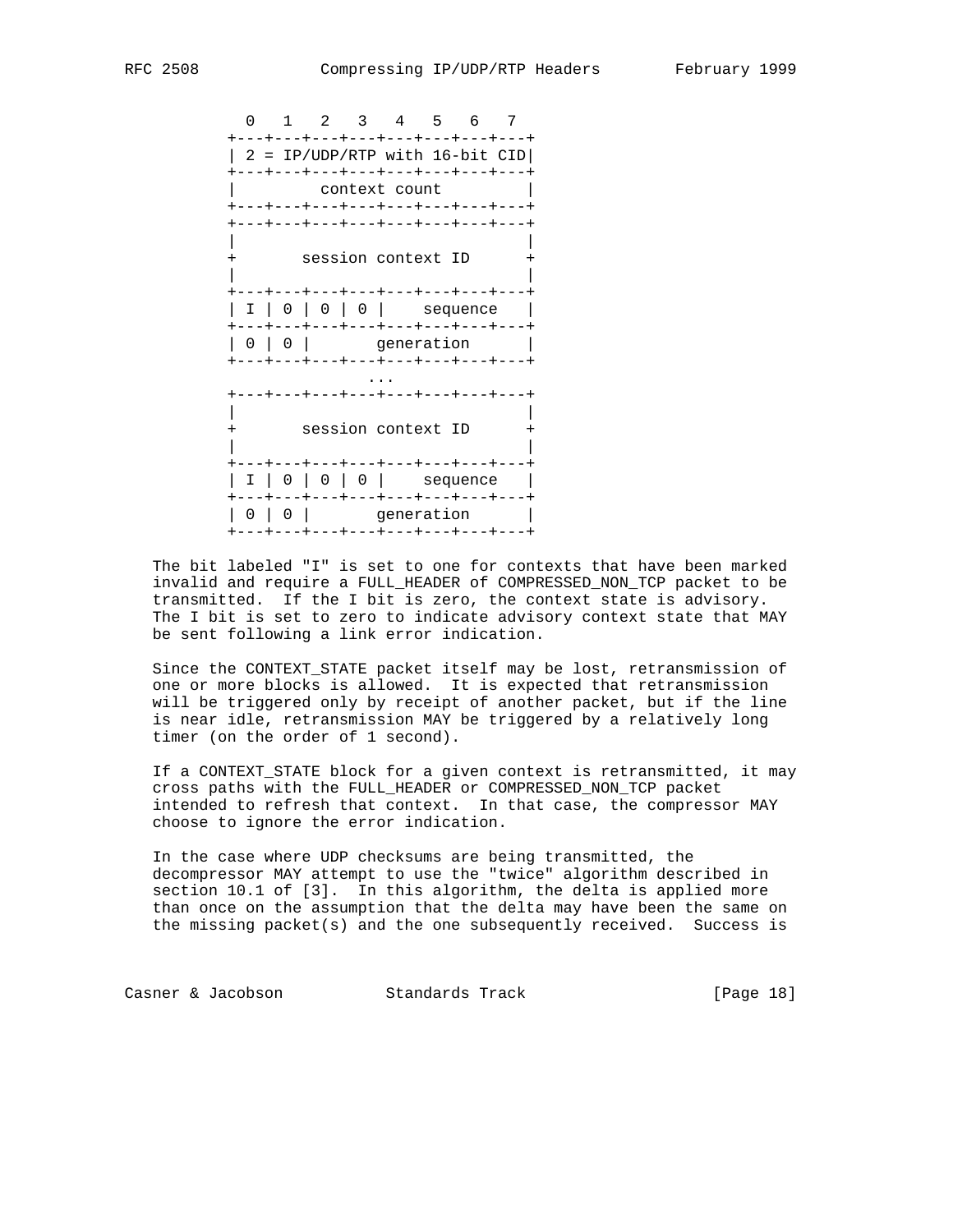indicated by a checksum match. For the scheme defined here, the difference in the 4- bit sequence number tells number of times the delta must be applied. Note, however, that there is a nontrivial risk of an incorrect positive indication. It may be advisable to request a FULL\_HEADER or COMPRESSED\_NON\_TCP packet even if the "twice" algorithm succeeds.

 Some errors may not be detected, for example if 16 packets are lost in a row and the link level does not provide an error indication. In that case, the decompressor will generate packets that are not valid. If UDP checksums are being transmitted, the receiver will probably detect the invalid packets and discard them, but the receiver does not have any means to signal the decompressor. Therefore, it is RECOMMENDED that the decompressor verify the UDP checksum periodically, perhaps one out of 16 packets. If an error is detected, the decompressor would invalidate the context and signal the compressor with a CONTEXT\_STATE packet.

## 3.4. Compression of RTCP Control Packets

 By relying on the RTP convention that data is carried on an even port number and the corresponding RTCP packets are carried on the next higher (odd) port number, one could tailor separate compression schemes to be applied to RTP and RTCP packets. For RTCP, the compression could apply not only to the header but also the "data", that is, the contents of the different packet types. The numbers in Sender Report (SR) and Receiver Report (RR) RTCP packets would not compress well, but the text information in the Source Description (SDES) packets could be compressed down to a bit mask indicating each item that was present but compressed out (for timing purposes on the SDES NOTE item and to allow the end system to measure the average RTCP packet size for the interval calculation).

 However, in the compression scheme defined here, no compression will be done on the RTCP headers and "data" for several reasons (though compression SHOULD still be applied to the IP and UDP headers). Since the RTP protocol specification suggests that the RTCP packet interval be scaled so that the aggregate RTCP bandwidth used by all participants in a session will be no more than 5% of the session bandwidth, there is not much to be gained from RTCP compression. Compressing out the SDES items would require a significant increase in the shared state that must be stored for each context ID. And, in order to allow compression when SDES information for several sources was sent through an RTP "mixer", it would be necessary to maintain a separate RTCP session context for each SSRC identifier. In a session with more than 255 participants, this would cause perfect thrashing of the context cache even when only one participant was sending data.

Casner & Jacobson Standards Track [Page 19]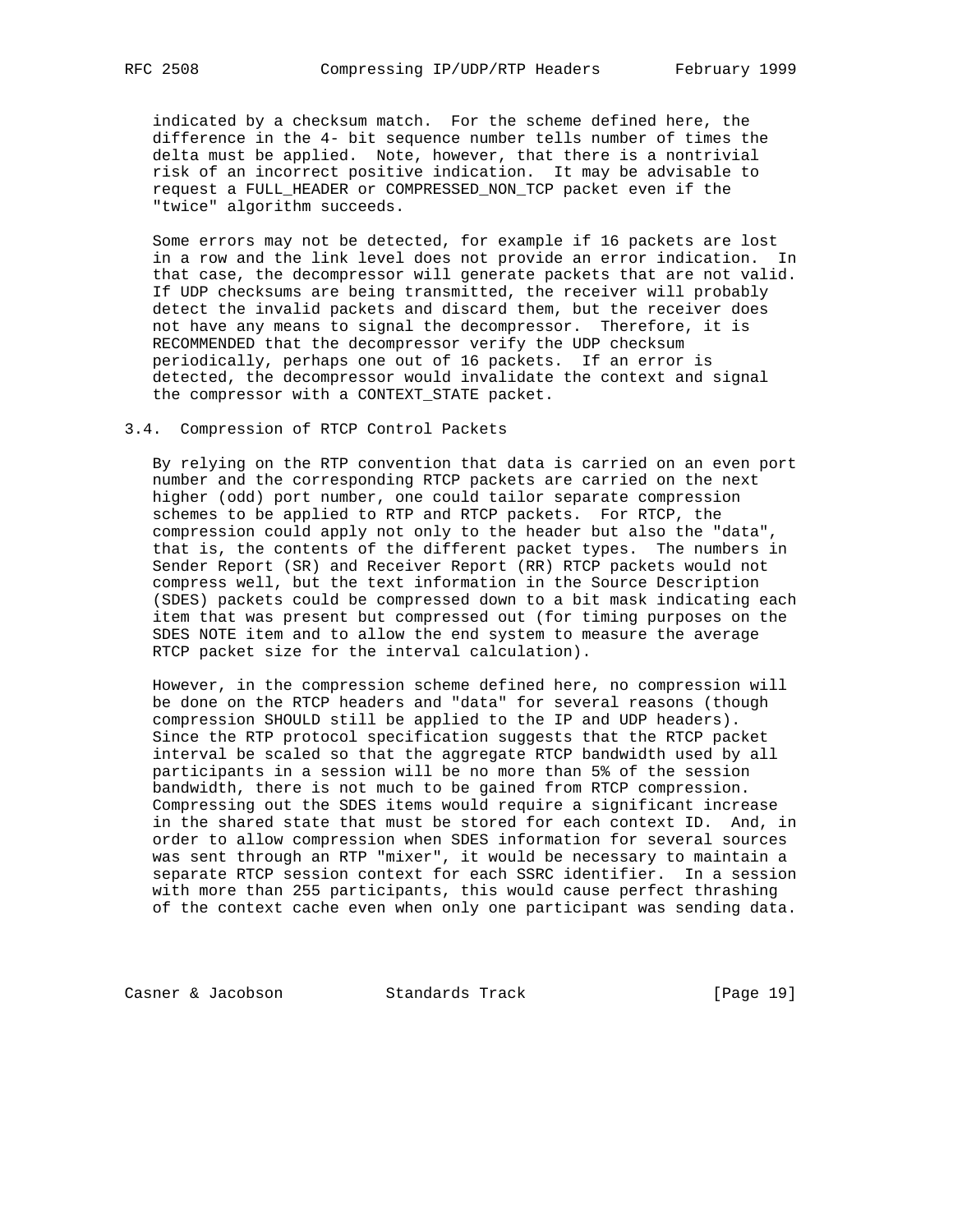Even though RTCP is not compressed, the fraction of the total bandwidth occupied by RTCP packets on the compressed link remains no more than 5% in most cases, assuming that the RTCP packets are sent as COMPRESSED\_UDP packets. Given that the uncompressed RTCP traffic consumes no more than 5% of the total session bandwidth, then for a typical RTCP packet length of 90 bytes, the portion of the compressed bandwidth used by RTCP will be no more than 5% if the size of the payload in RTP data packets is at least 108 bytes. If the size of the RTP data payload is smaller, the fraction will increase, but is still less than 7% for a payload size of 37 bytes. For large data payloads, the compressed RTCP fraction is less than the uncompressed RTCP fraction (for example, 4% at 1000 bytes).

#### 3.5. Compression of non-RTP UDP Packets

 As described earlier, the COMPRESSED\_UDP packet MAY be used to compress UDP packets that don't carry RTP. Whatever data follows the UDP header is unlikely to have some constant values in the bits that correspond to usually constant fields in the RTP header. In particular, the SSRC field would likely change. Therefore, it is necessary to keep track of the non-RTP UDP packet streams to avoid using up all the context slots as the "SSRC field" changes (since that field is part of what identifies a particular RTP context). Those streams may each be given a context, but the encoder would set a flag in the context to indicate that the changing SSRC field should be ignored and COMPRESSED\_UDP packets should always be sent instead of COMPRESSED\_RTP packets.

4. Interaction With Segmentation

 A segmentation scheme may be used in conjunction with RTP header compression to allow small, real-time packets to interrupt large, presumably non-real-time packets in order to reduce delay. It is assumed that the large packets bypass the compressor and decompressor since the interleaving would modify the sequencing of packets at the decompressor and cause the appearance of errors. Header compression should be less important for large packets since the overhead ratio is smaller.

 If some packets from an RTP session context are selected for segmentation (perhaps based on size) and some are not, there is a possibility of re-ordering. This would reduce the compression efficiency because the large packets would appear as lost packets in the sequence space. However, this should not cause more serious problems because the RTP sequence numbers should be reconstructed correctly and will allow the application to correct the ordering.

Casner & Jacobson Standards Track [Page 20]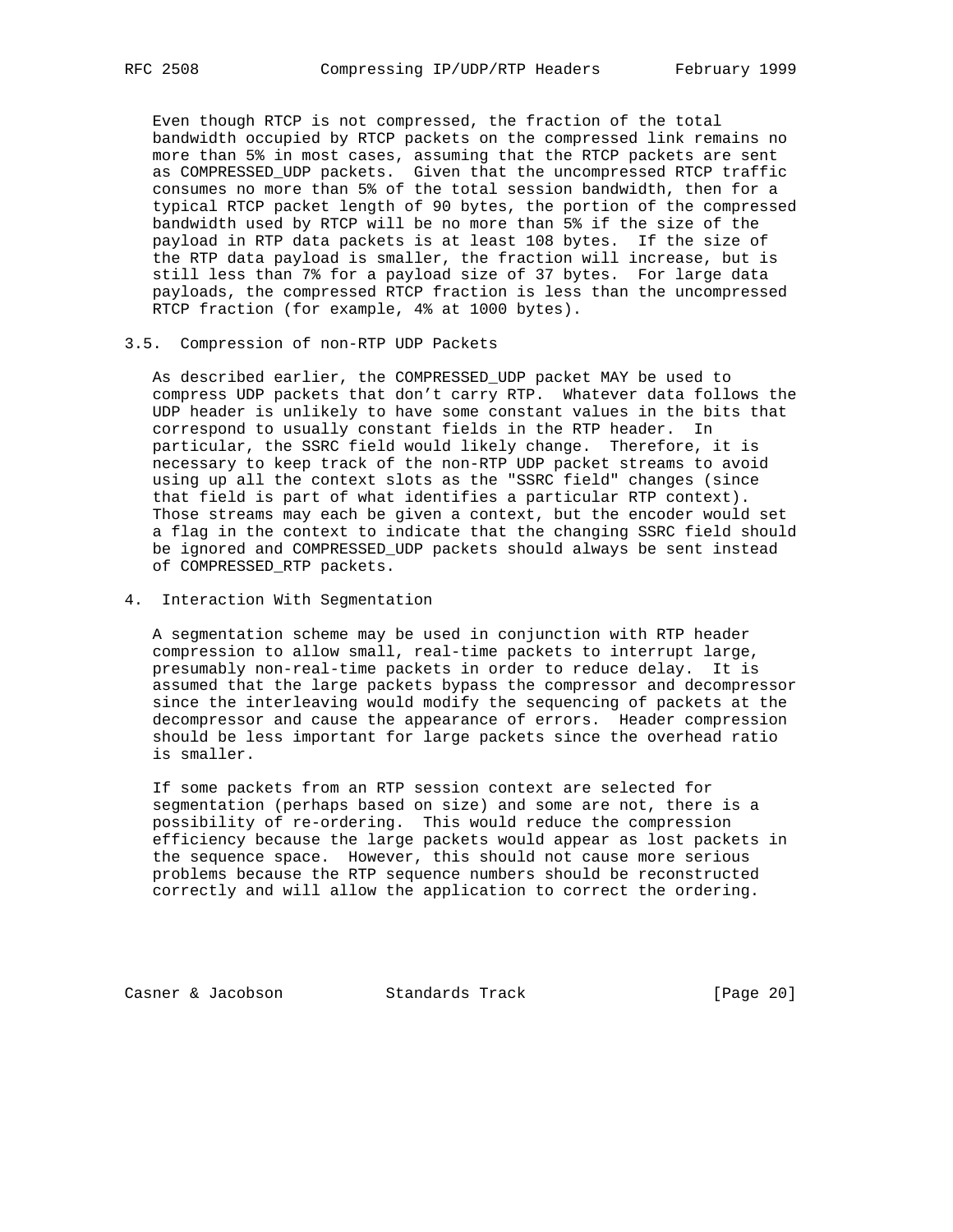Link errors detected by the segmentation scheme using its own sequencing information MAY be indicated to the compressor with an advisory CONTEXT\_STATE message just as for link errors detected by the link layer itself.

 The context ID byte is placed first in the COMPRESSED\_RTP header so that this byte MAY be shared with the segmentation layer if such sharing is feasible and has been negotiated. Since the compressor may assign context ID values arbitrarily, the value can be set to match the context identifier from the segmentation layer.

5. Negotiating Compression

 The use of IP/UDP/RTP compression over a particular link is a function of the link-layer protocol. It is expected that such negotiation will be defined separately for PPP [4], for example. The following items MAY be negotiated:

o The size of the context ID.

- o The maximum size of the stack of headers in the context.
- o A context-specific table for decoding of delta values.

## 6. Acknowledgments

 Several people have contributed to the design of this compression scheme and related problems. Scott Petrack initiated discussion of RTP header compression in the AVT working group at Los Angeles in March, 1996. Carsten Bormann has developed an overall architecture for compression in combination with traffic control across a low speed link, and made several specific contributions to the scheme described here. David Oran independently developed a note based on similar ideas, and suggested the use of PPP Multilink protocol for segmentation. Mikael Degermark has contributed advice on integration of this compression scheme with the IPv6 compression framework.

Casner & Jacobson Standards Track [Page 21]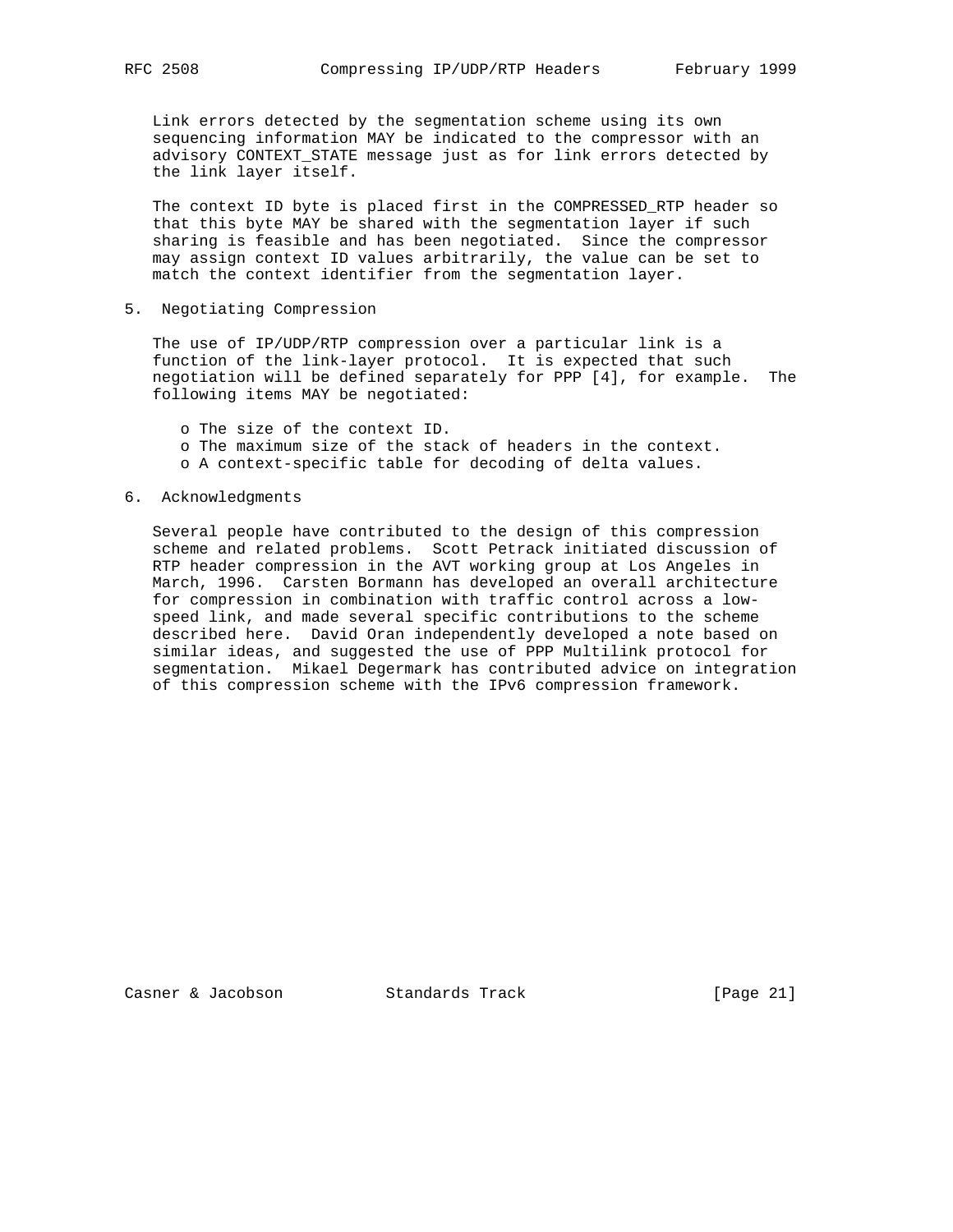# 7. References:

- [1] Schulzrinne, H., Casner, S., Frederick, R. and V. Jacobson, "RTP: A Transport Protocol for real-time applications", RFC 1889, January 1996.
- [2] Jacobson, V., "TCP/IP Compression for Low-Speed Serial Links", RFC 1144, February 1990.
- [3] Degermark, M., Nordgren, B. and S. Pink, "Header Compression for IPv6", RFC 2507, February 1999.
- [4] Simpson, W., "The Point-to-Point Protocol (PPP)", STD 51, RFC 1661, July 1994.
- [5] Hoffman, D., Fernando, G., Goyal, V. and M. Civanlar, "RTP Payload Format for MPEG1/MPEG2 Video", RFC 2250, January 1998.

#### 8. Security Considerations

 Because encryption eliminates the redundancy that this compression scheme tries to exploit, there is some inducement to forego encryption in order to achieve operation over a low-bandwidth link. However, for those cases where encryption of data and not headers is satisfactory, RTP does specify an alternative encryption method in which only the RTP payload is encrypted and the headers are left in the clear. That would allow compression to still be applied.

 A malfunctioning or malicious compressor could cause the decompressor to reconstitute packets that do not match the original packets but still have valid IP, UDP and RTP headers and possibly even valid UDP check-sums. Such corruption may be detected with end-to-end authentication and integrity mechanisms which will not be affected by the compression. Constant portions of authentication headers will be compressed as described in [3].

 No authentication is performed on the CONTEXT\_STATE control packet sent by this protocol. An attacker with access to the link between the decompressor and compressor could inject false CONTEXT\_STATE packets and cause compression efficiency to be reduced, probably resulting in congestion on the link. However, an attacker with access to the link could also disrupt the traffic in many other ways.

 A potential denial-of-service threat exists when using compression techniques that have non-uniform receiver-end computational load. The attacker can inject pathological datagrams into the stream which are complex to decompress and cause the receiver to be overloaded and degrading processing of other streams. However, this compression

Casner & Jacobson Standards Track [Page 22]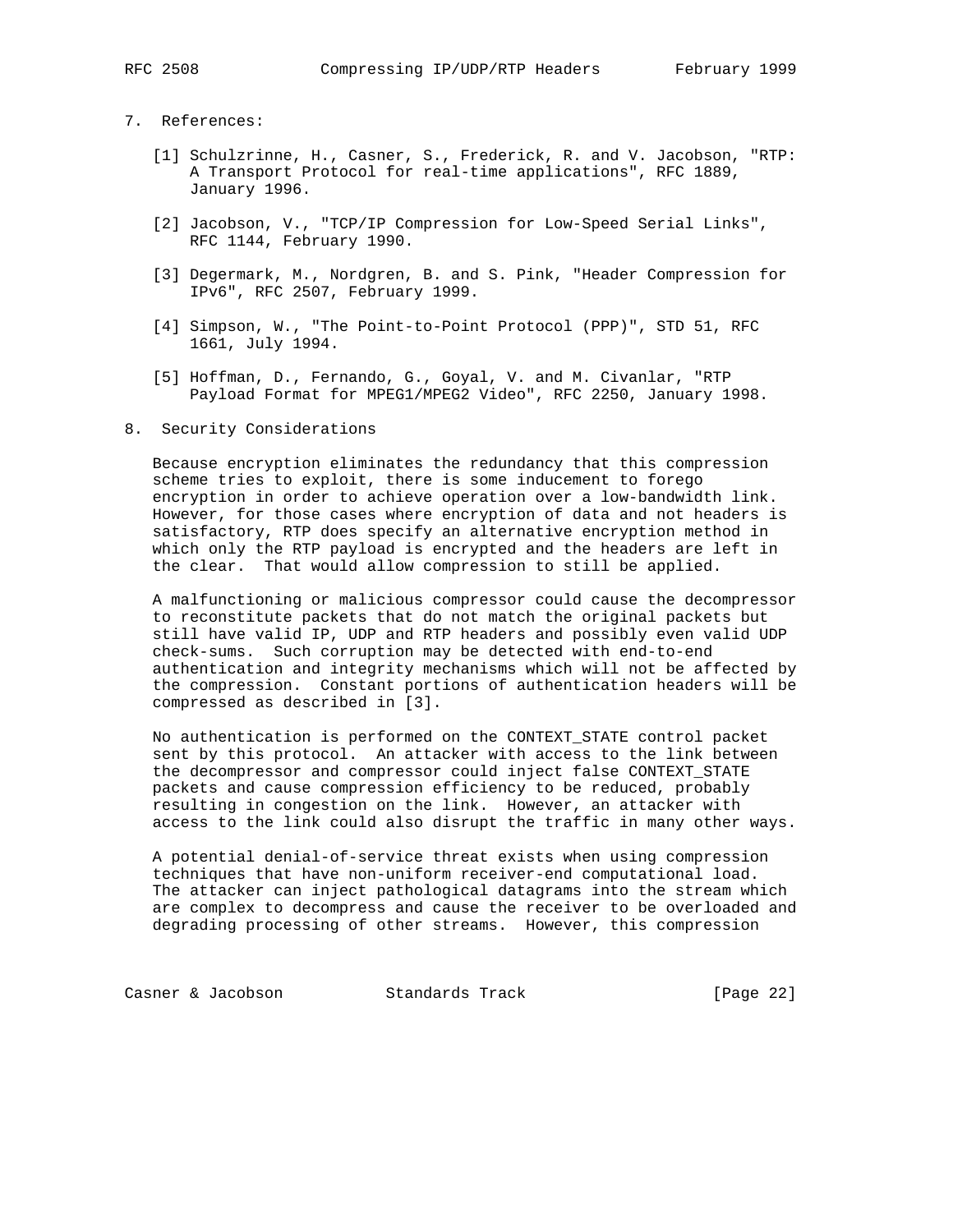does not exhibit any significant non-uniformity.

 A security review of this protocol found no additional security considerations.

9. Authors' Addresses

 Stephen L. Casner Cisco Systems, Inc. 170 West Tasman Drive San Jose, CA 95134-1706 United States

EMail: casner@cisco.com

 Van Jacobson Cisco Systems, Inc. 170 West Tasman Drive San Jose, CA 95134-1706 United States

EMail: van@cisco.com

Casner & Jacobson Standards Track [Page 23]